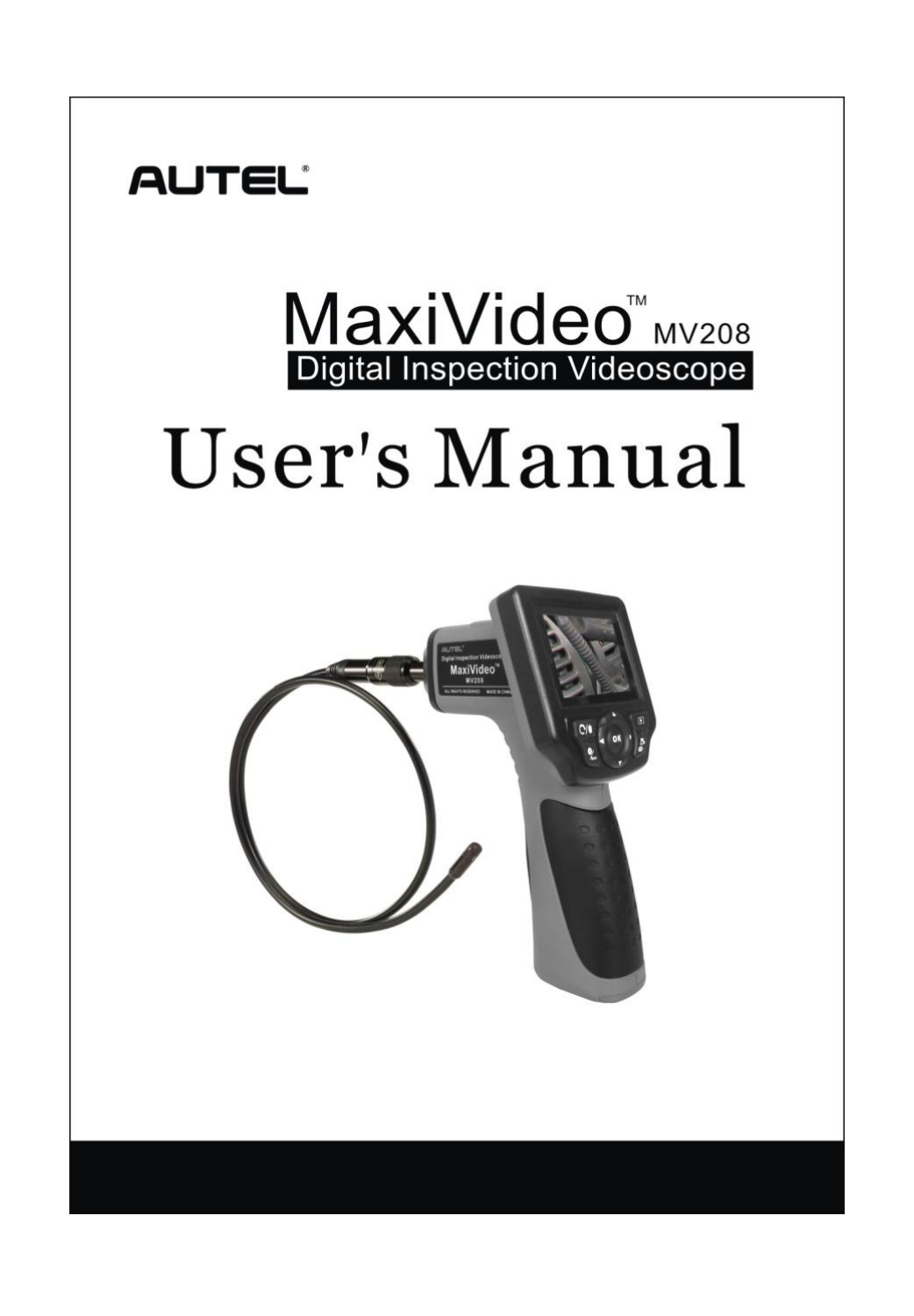## **Table of Contents**

| 1.               |               |                                                  |  |
|------------------|---------------|--------------------------------------------------|--|
|                  | 1.1           |                                                  |  |
|                  | 1.2           |                                                  |  |
|                  | 1.3           |                                                  |  |
| $\overline{2}$ . |               | Description, Specifications and Tool Components3 |  |
|                  | 2.1           |                                                  |  |
|                  | 2.2           |                                                  |  |
|                  | 2.3           |                                                  |  |
|                  | 2.4           |                                                  |  |
|                  | 2.5           |                                                  |  |
| 3.               |               |                                                  |  |
|                  | 3.1           |                                                  |  |
|                  | 3.2           |                                                  |  |
|                  | 3.3           |                                                  |  |
|                  | 3.4           |                                                  |  |
|                  | 3.5           |                                                  |  |
|                  | 3.6           |                                                  |  |
|                  | 3.7           |                                                  |  |
| 4.               |               |                                                  |  |
|                  | 4.1           |                                                  |  |
|                  | 4.2           |                                                  |  |
|                  | 4.3           |                                                  |  |
|                  | 4.4           |                                                  |  |
|                  | $4.5^{\circ}$ |                                                  |  |
|                  | 4.6           |                                                  |  |
|                  | 4.7           |                                                  |  |
| 5.               |               |                                                  |  |
| 6.               |               |                                                  |  |
|                  | 6.1           |                                                  |  |
|                  | 6.2           |                                                  |  |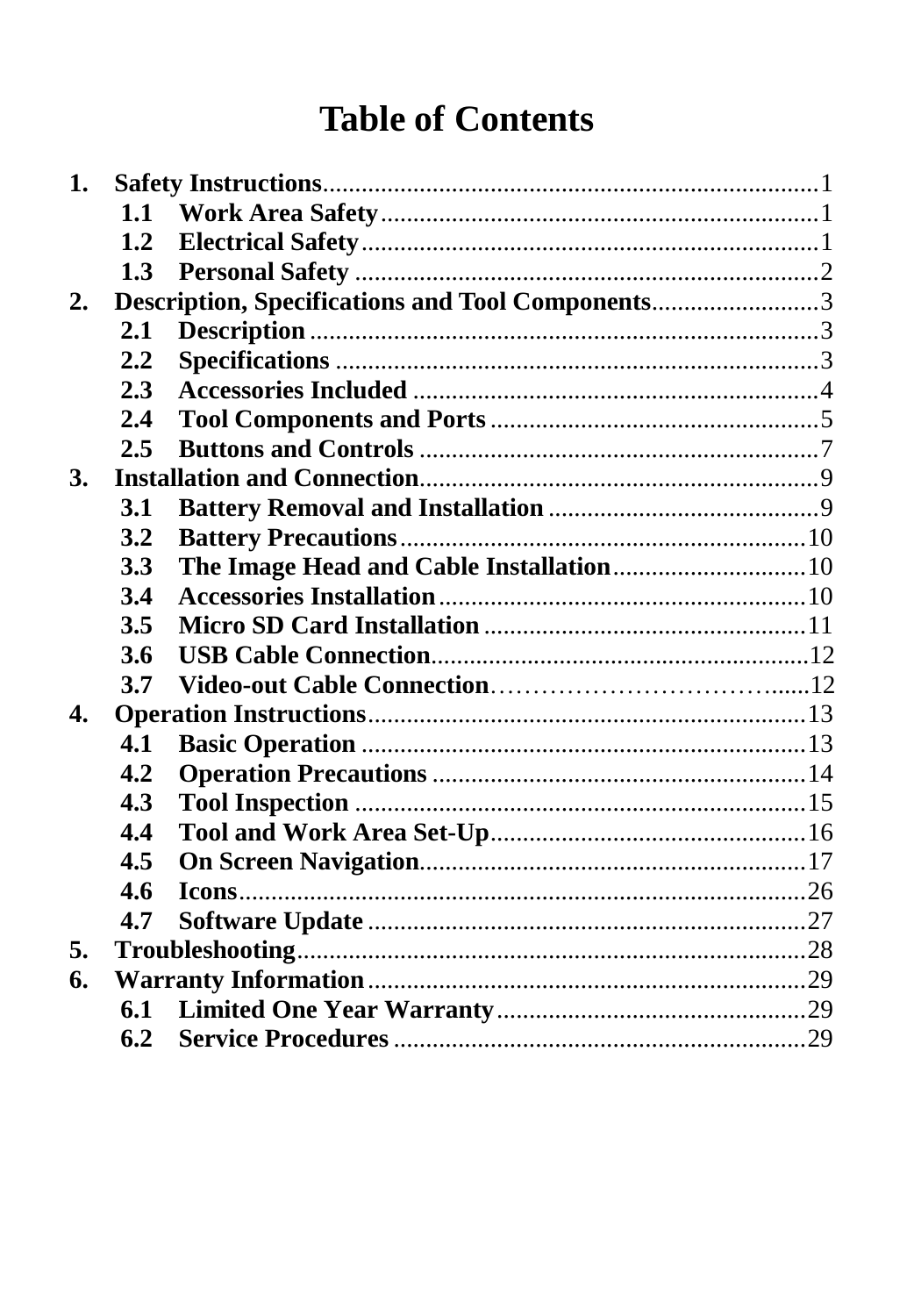## <span id="page-2-0"></span>**1. Safety Instructions**

*IMPORTANT: To prevent electric shock, fire and/or personal injury or damage, read this user's manual first and observe the following safety instructions.*

## <span id="page-2-1"></span>**1.1 Work Area Safety**

- Always perform automotive testing in a safe environment.
- Keep your work area clean and well lit. Cluttered benches and dark areas may cause accidents.
- Keep clothing, hair, hands, tools, test equipment, etc. away from all moving or hot engine parts.
- Operate the tool in a well-ventilated work area.
- Do not operate the tool in explosive atmospheres, such as in the presence of flammable liquids, gases, or heavy dust.
- Keep a fire extinguisher suitable for gasoline/chemical/electrical fires nearby.
- Do not use the tool around corrosive chemicals which can ruin the photo quality.
- Keep bystanders, children and visitors away while operating the tool.
- Keep the tools dry, clean, free from oil, water and grease. Use a mild detergent on a clean cloth to clean the outside of the tool when necessary.

#### <span id="page-2-2"></span>**1.2 Electrical Safety**

- Avoid body contact with earthed or grounded surfaces such as pipes, radiators, ranges and refrigerators.
- Do not expose the tool to rain or wet conditions. Water entering the tool will increase the risk of electric risk.
- Do not abuse the cord. Never use the cord for carrying, pulling, or unplugging the tool. Keep cord away from heat, oil, sharp edges or moving parts.
- If operating the tool in a damp location is unavoidable, use a ground fault circuit interrupter (GFCI) to protect supply.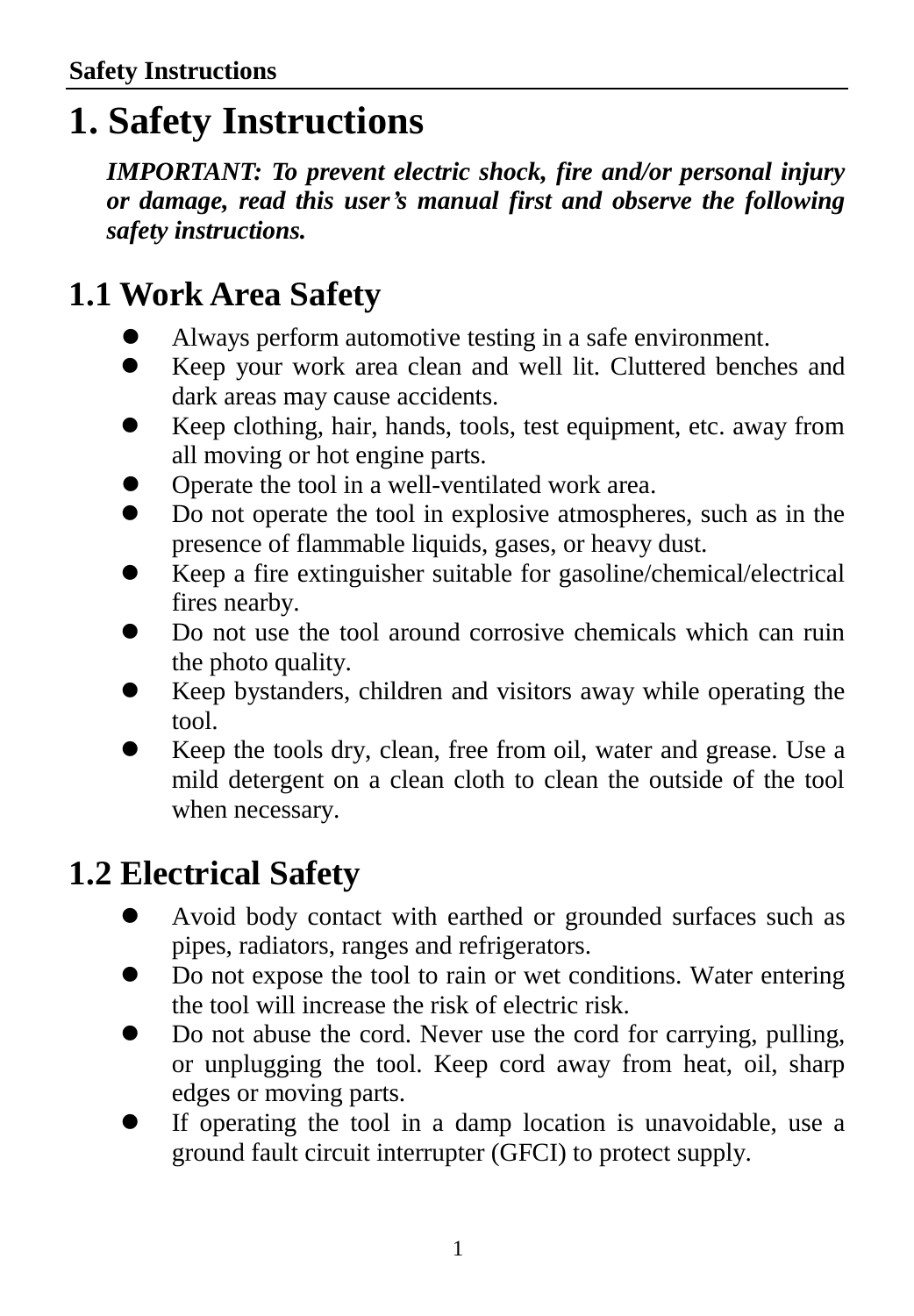#### <span id="page-3-0"></span>**1.3 Personal Safety**

- Do not use the tool while tired or under the influence of drugs, alcohol, or medications. A moment of interruption can result in serious personal injury.
- Do not over-reach. Keep proper footing and balance at all times. Proper footing and balance enables better control of the tool in unexpected situations.
- Always wear safety eye protection that meets ANSI standards.
- Do not wear loose clothing or jewelry. Keep your hair, clothing, and gloves away from moving parts. Loose clothes, jewelry, or long hair can be caught in moving parts.
- Do not place the tool on any unstable cart or surface. The tool may fall causing serious injury to a person or serious damage to the tool itself.
- Never spill liquid on the display units. Liquid increases the risk of electric shock and damage to the tool.
- Do not use the tool for personal or medical use in any way.
- The product is not shock-resistant. Do not use it as a hammer or drop it.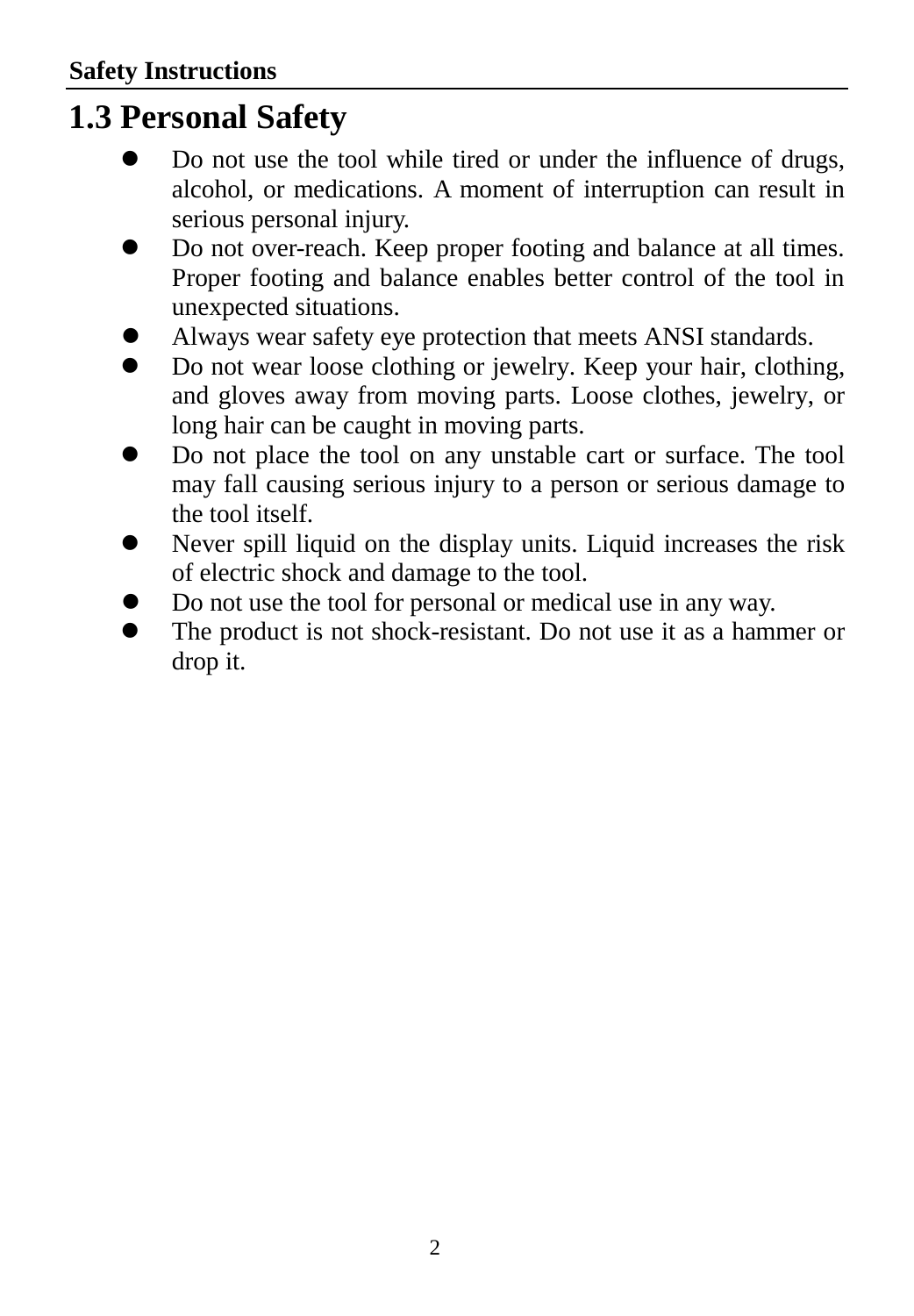## **2. Description, Specifications and Tool Components**

## <span id="page-4-1"></span><span id="page-4-0"></span>**2.1Description**

This premier Autel MaxiVideo<sup>TM</sup> MV208 digital videoscope is an ideal tool for examining difficult- to- reach areas normally hidden from sight. It features the ability to record digital still images and MPEG2 or MPEG1 videos either on its internal flash memory or on the removable Micro SD card (Optional). The ergonomic tool not only features a 2.4" full color LCD screen, auto focus and viewing capacity as close as 1" with crystal clear output, but also offers the capability to stream digital video directly to a PC. The Multipurpose Videoscope is an economical solution to inspect machinery, facilities and infrastructure in the safest, quickest and most cost-effective manner possible.

## **2.2 Specifications**

| Recommended use                           | Indoor                                                                                                                                  |  |
|-------------------------------------------|-----------------------------------------------------------------------------------------------------------------------------------------|--|
| <b>Optimal viewing</b><br><b>Distance</b> | 1" to 14" (2.5cm to 35.6cm) with 8.5mm<br>diameter imager head<br>$3/8$ " to $12$ " (0.95cm to 30cm) with<br>5.5mm diameter imager head |  |
| Image capture                             | JPG images $(640x480)$<br>AVI videos (320 x 240)                                                                                        |  |
| Screen type display                       | 2.4" TFT LCD                                                                                                                            |  |
| <b>Display resolution</b>                 | 320 x 240                                                                                                                               |  |
| <b>Power supply</b>                       | $4xAA$ alkaline battery $(1.5V)$                                                                                                        |  |
| <b>Tested battery life</b>                | 3-4 hours of continuous use                                                                                                             |  |
| <b>Dimensions</b>                         | 184 x 162.5 x 78mm (7.24" x 6.39" x<br>3.07"                                                                                            |  |
| Weight                                    | $0.23\text{kg}(0.46\text{lb})$                                                                                                          |  |
| <b>Recording medium</b>                   | Micro SD card (Micro SD card is<br>optional and not included)                                                                           |  |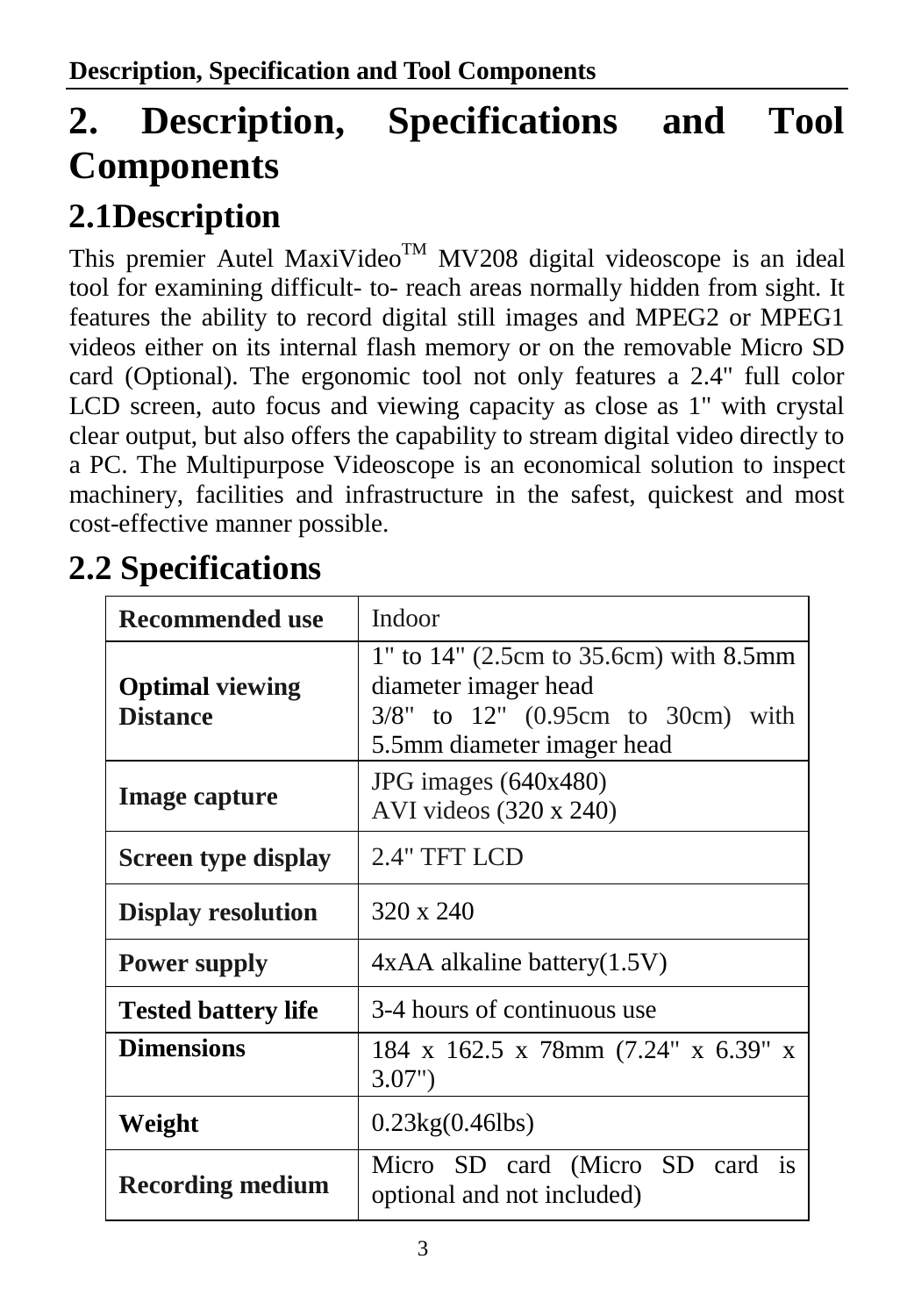| <b>Description, Specification and Tool Components</b> |
|-------------------------------------------------------|
|-------------------------------------------------------|

| <b>Image controls</b>     | Zoom, low light vision                                                                                                                                                                    |  |
|---------------------------|-------------------------------------------------------------------------------------------------------------------------------------------------------------------------------------------|--|
| <b>Lighting</b>           | Fully adjustable LED                                                                                                                                                                      |  |
| Cable reach               | 1m $(3')$ -- expandable to 6m $(19')$<br>w/optional extensions                                                                                                                            |  |
| <b>Imager</b> head        | $8.5$ mm $(0.33")$ is standard and $5.5$ mm<br>$(0.22")$ is optional.                                                                                                                     |  |
| Waterproof                | Imager head and cable to $3m(10)$                                                                                                                                                         |  |
| <b>Additional ports</b>   | USB, video out (TV-out) port                                                                                                                                                              |  |
| Operating temp.           | Main unit: 32 $\overline{F}$ to 113 $\overline{F}$ (0 $\overline{C}$ to 45 $\overline{C}$ );<br>Cable: 14 $\overline{F}$ to 176 $\overline{F}$ (-10 $\overline{C}$ to 80 $\overline{C}$ ) |  |
| Storage temp.             | -4 $\rm{F}$ to 158 $\rm{F}$ (-20 $\rm{C}$ to 70 $\rm{C}$ )                                                                                                                                |  |
| <b>Operating humidity</b> | 5% - 95% non-condensing (display unit)                                                                                                                                                    |  |
| Video output              | <b>RCA</b>                                                                                                                                                                                |  |
| TV out                    | NTSC, PAL                                                                                                                                                                                 |  |

#### <span id="page-5-0"></span>**2.3 Accessories Included**

- 1) Blow molded case
- 2) User's Manual<br>3) Imager head an
- 3) Imager head and cable(8.5mm is standard)
- 4) Magnet, hook and mirror
- 5) USB cable
- 6) Video-out cable (TV-out cable)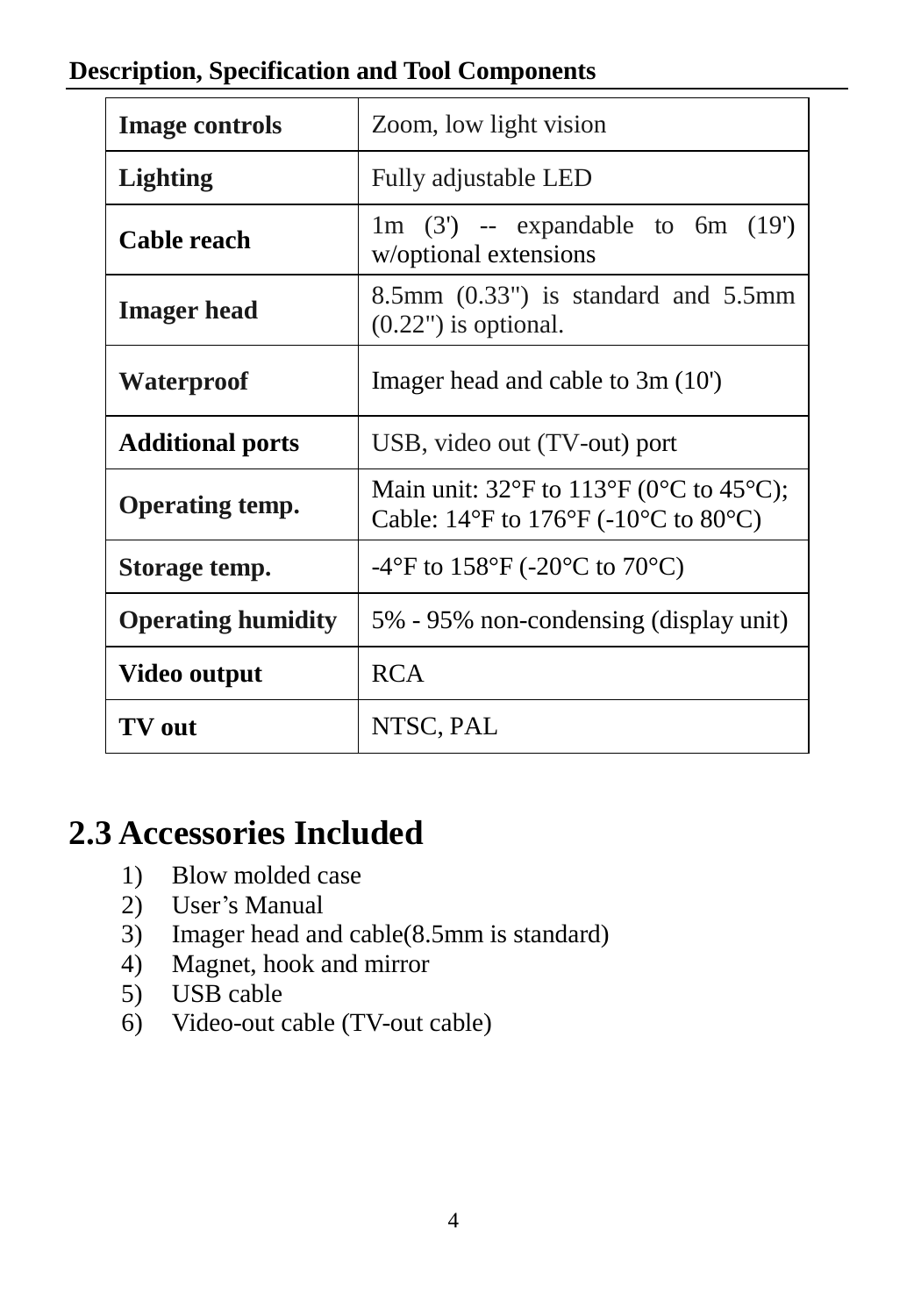#### **2.4 Tool Components and Ports**

*<sup>1</sup>Note: Because of continuing improvements, actual product may differ slightly from photo.*

The MaxiVideo<sup>TM</sup> MV208 comes with the following items:



Fig. 1

- **1) Handheld Display Unit –** The ergonomic tool with comfortable pistol grip design.
- **2) Imager Head and Cable**  Connects to the tool while in use to view images and videos.
- **3) Cable Connector** Connects the handheld display unit to the imager head and cable.
- **4) Power Indicator Light –**Illuminates green once the tool is powered on.
- **5) Power Button –** Turns on/off the tool.
- **6) Video-out Port –** Connects the tool to a TV with the supplied video-out cable to view the real-time image.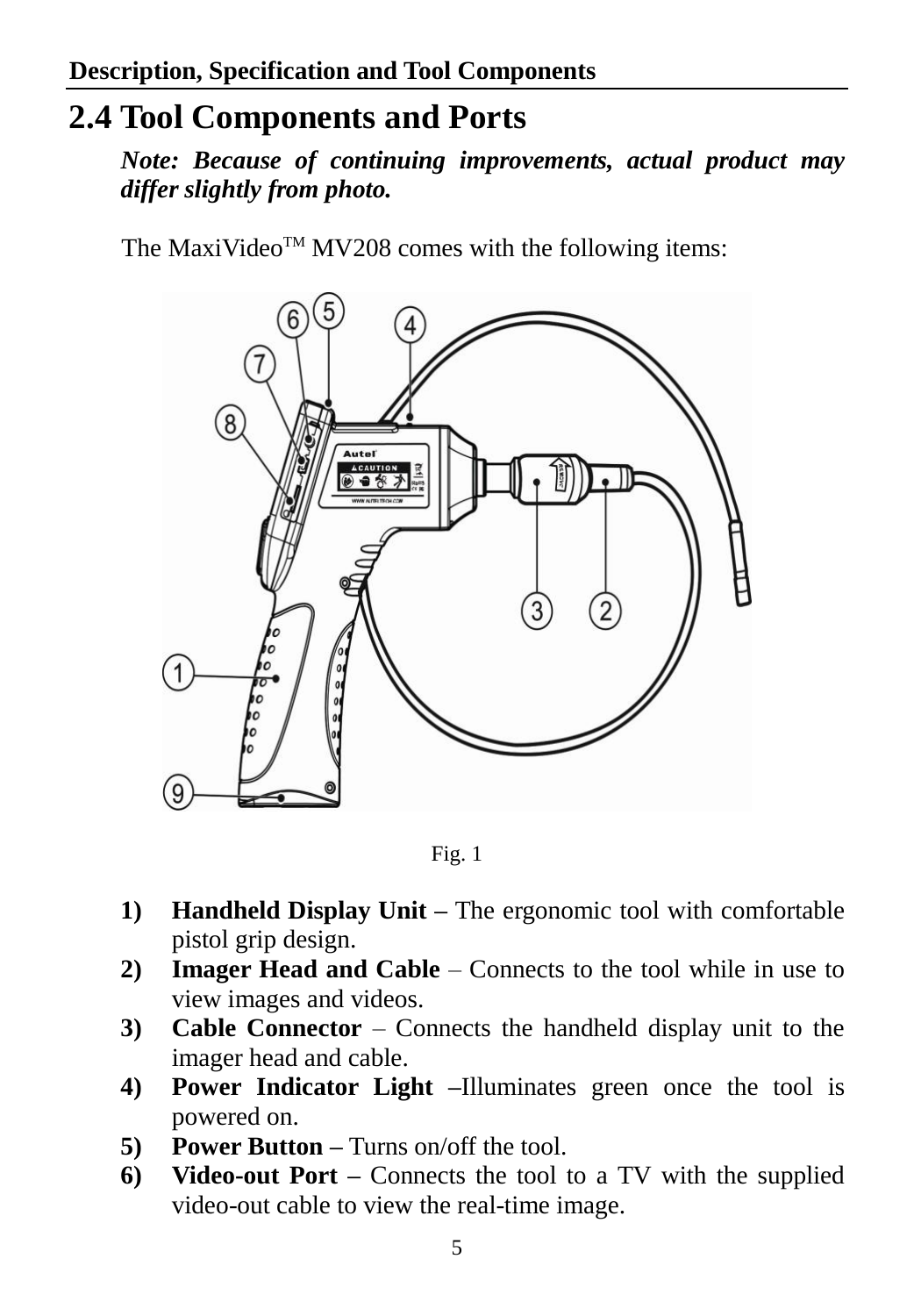#### **Description, Specification and Tool Components**

- **7) Mini USB Port –** Connects the tool to a computer with the supplied USB cable to exchange information.
- **8) Micro SD card Slot –** Holds the Micro SD card.
- **9) Battery Compartment Cap-** Indicates to install or remove the battery.



Fig. 2

- **10) Accessory Magnet** Picks up small metal objects such as dropped rings or screws on the floor.
- **11) Accessory Hook –** Unclogs obstacles and picks up wires in the pipes or confined areas.
- **12) Accessory Mirror –** Helps users look around corners and see inside the unreachable areas.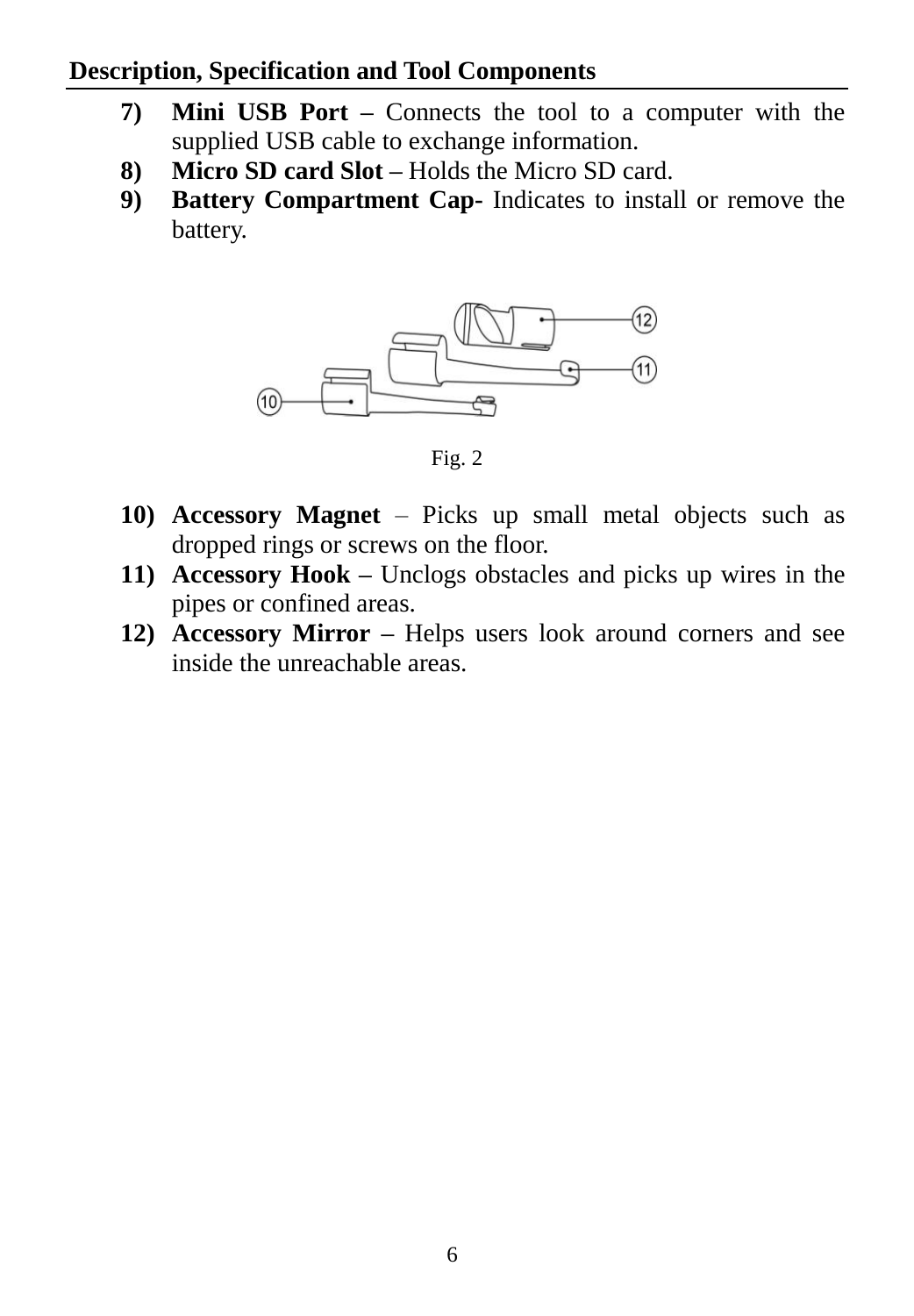#### <span id="page-8-0"></span>**2.5 Buttons and Controls**



Fig. 3

- A. **LCD Screen –** Indicates still images and videos.
- B. **Trash Can/Reverse Button –** Deletes captured photos and videos in the play mode. While capturing a photo or video, press Reverse Button will control the direction of the real-time image and video in the live screen. The real-time image and video will do a horizontal reverse or a vertical reverse.
- C. **Play Button** Replays captured photos and videos.
- D. **Setting/Back Button** Moves to the primary settings screen, while pressing again will return to the last viewed screen.
- E. **Camera/Video Button** Switches between two modes: camera or video.
- F. **UP Arrow Zoom Adjusting Button** Uses Up arrow button to zoom in while in the camera mode. Moves up through menu and submenu items in menu mode**.**
- G. **DOWN Arrow Zoom Adjusting Button** Uses Down arrow button to zoom out while in the camera mode. Moves down through menu and submenu items in menu mode**.**
- H. **LEFT Arrow LED Lighting Adjusting Button** Uses Left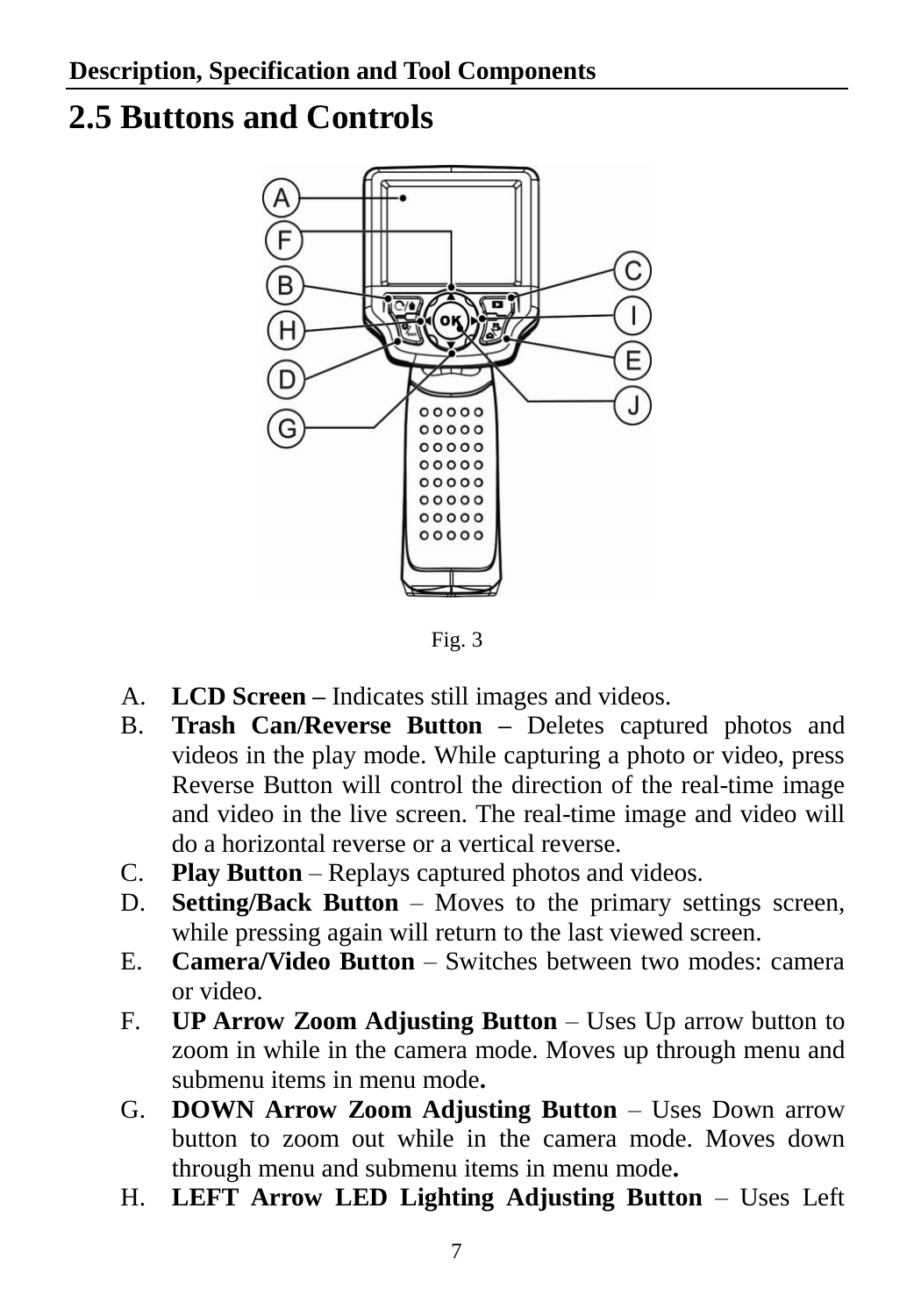#### **Description, Specification and Tool Components**

arrow button to decrease LED brightness in the camera mode. Moves the cursor to the desired item. Moves to the previous image or video in the play mode.

- I. **RIGHT Arrow LED Lighting Adjusting Button** Uses Right arrow button to increase LED brightness in the camera mode. Moves the cursor to the desired item. Moves to the next image or video in the play mode.
- J. **OK Button –** Confirms a selection (or action) from a menu. Starts recording image or video in live mode. Starts or suspends file reviewing in play mode.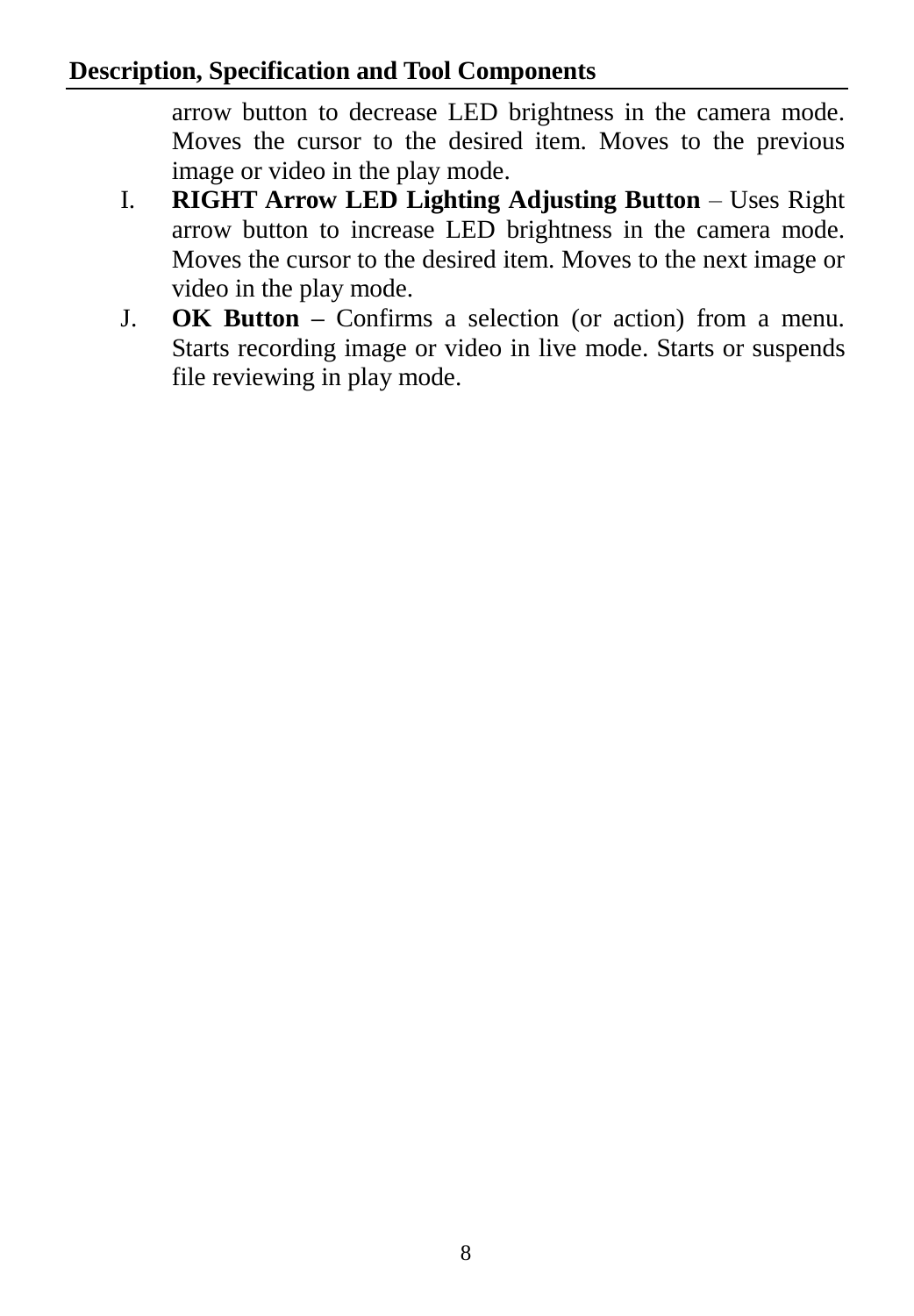## **3. Installation and Connection**

#### **3.1 Battery Removal and Installation**

 *Note: If the power indicator light is blinking continuously, this reminds you to replace batteries in time as instructed.*



Fig. 4

- 1) Turn the display unit handheld upside down to expose the battery compartment cap and screw. *(Fig. 4)*
- 2) Use a screwdriver to remove screw and battery compartment cap.
- 3) Battery removal and installation.



Fig. 5

- √ To remove the batteries, hold handheld display unit to remove battery compartment and then remove batteries.*(Fig. 5)*
- √ To install the batteries, remove the battery compartment and insert four(4) new AA batteries into the proper slots in the battery compartment.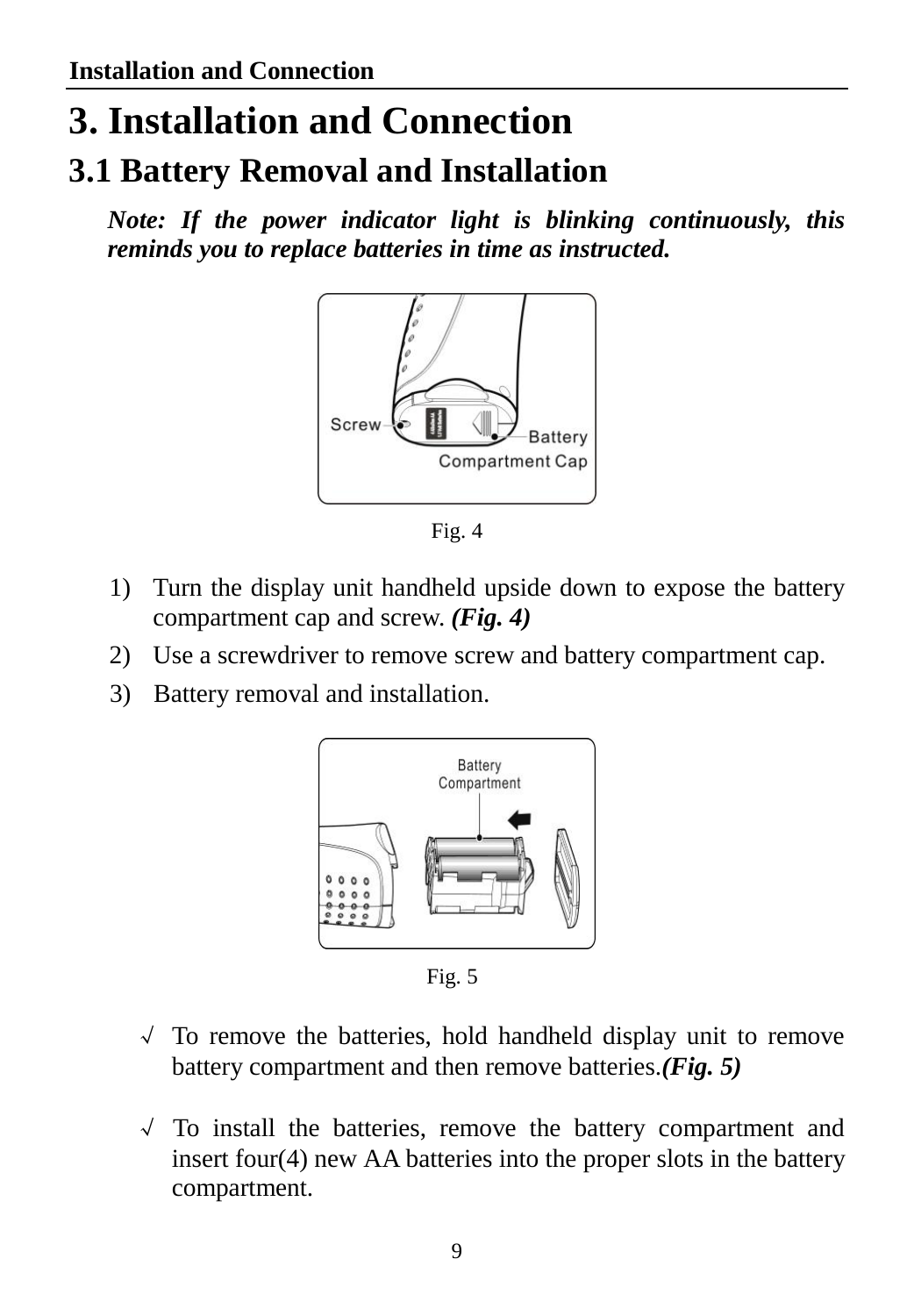#### **Installation and Connection**

- 4) Proper battery orientation is indicated in the battery compartment.
- 5) Replace the battery compartment and screw using a screwdriver to close the battery compartment cap.

#### **3.2Battery Precautions**

- Remove the battery while cleaning the tool.
- Remove the battery before storing the tool for a long period of time to prevent battery leakage from damaging battery compartment.
- When necessary, replace all four (4) ba**tterie**s with new ones.
- Use only the size and type of batteries specified.
- Be sure to install the batteries with the correct polarity as indicated in the battery compartment.
- Properly dispose of batteries. Exposure to high temperature can cause batteries to explode. Do not dispose in the fire.

#### **3.3The Imager Head and Cable Installation**

To use the tool, the imager head and cable must be connected to the display unit. To connect the cable to the display unit, make sure the key and slot *(Fig.6)* are properly aligned. Once they are aligned, finger-tighten the knurled knob to hold the connection firmly in place.



Fig. 6

#### **3.4 Accessories Installation**

The three accessories include magnet, hook and mirror *(Fig. 2)*. All are attached to the imager head in the same manner. Hold the accessory and the imager head as shown in *Fig. 7*.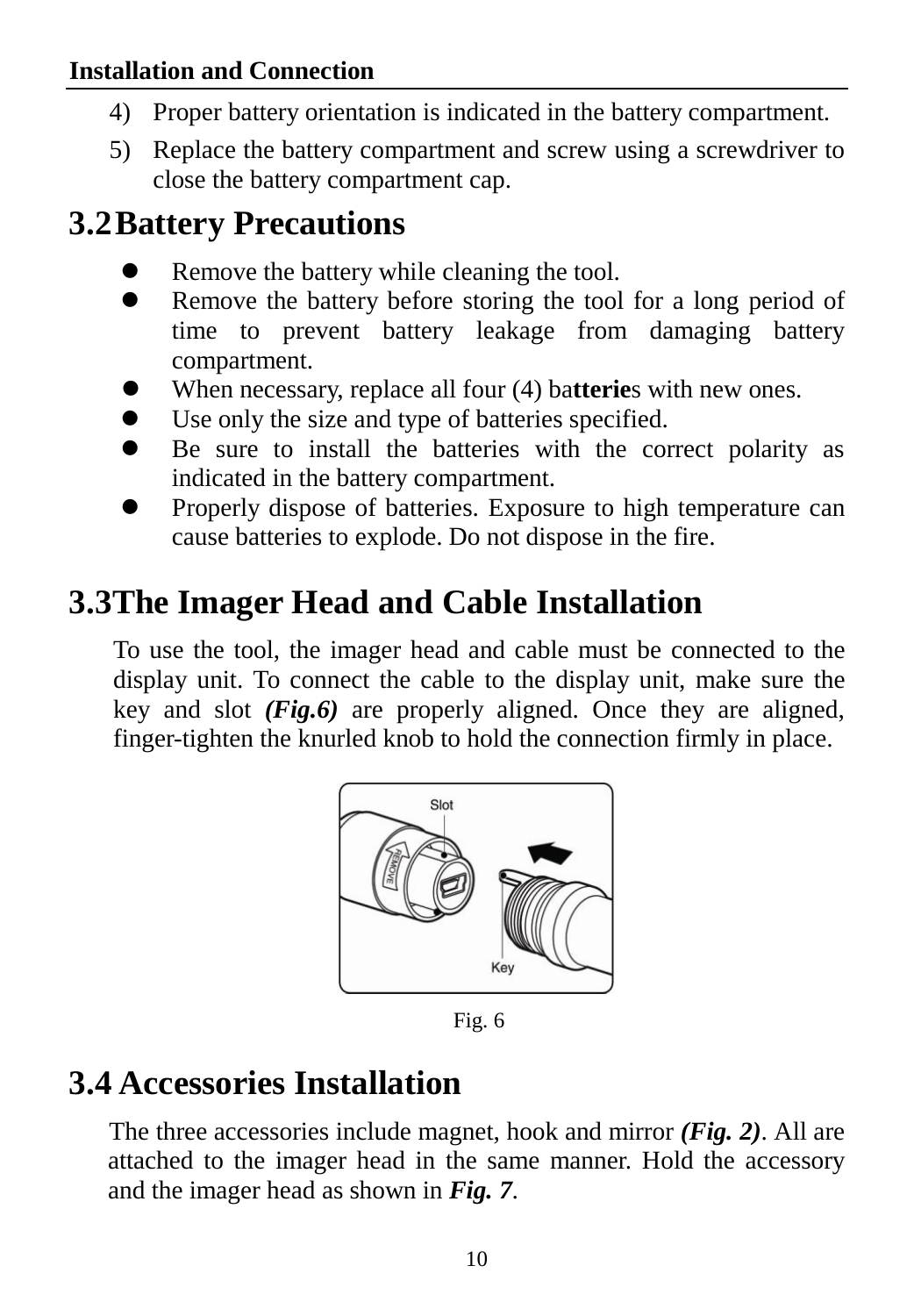

Fig. 7

Slip the end of the accessory over the tip of the imager head to fix the accessory as shown in *Fig. 8.*



Fig. 8

#### <span id="page-12-0"></span>**3.5 Micro SD card Installation**

*NOTE: Micro SD card slot provides for additional memory, but Micro SD card is optional and not included. Different Micro SD cards can be used to insert into the Micro SD card slot. The maximum 16 GB of the Micro SD card can be supported.* 

To insert a Micro SD card into the Micro SD card slot, make sure the contacts are facing towards slot and the angled portion of the card is facing down. When the Micro SD card is installed, a small Micro SD card icon will appear at the top right portion of the screen. To remove a Micro SD card, gently push the Micro SD card inward and then release to eject it from the card slot.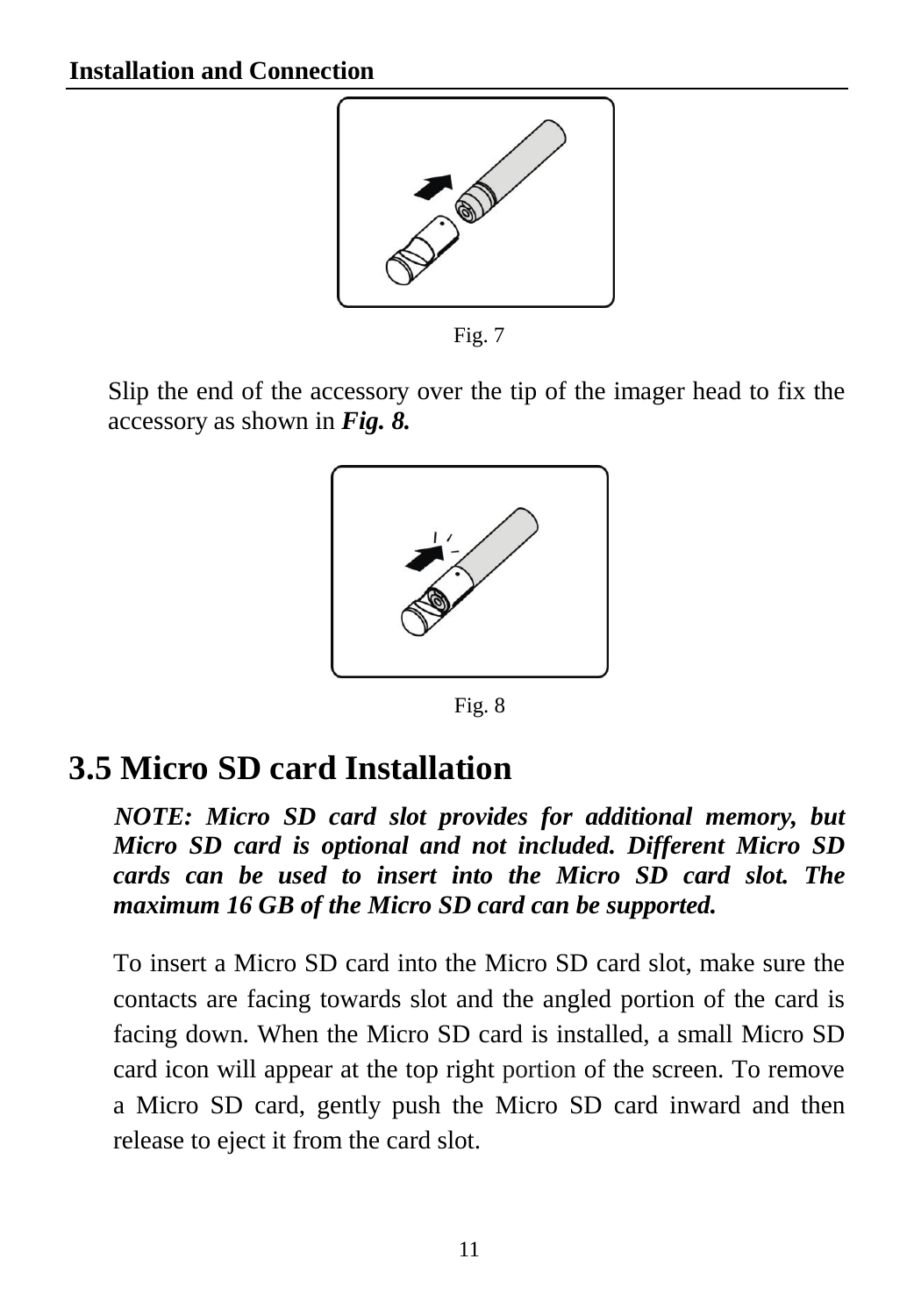### **3.6 USB Cable Connection**

Use the supplied USB cable to connect the tool to a PC to upload and view captured photos and videos. A "**USB Connected**" message will appear on the screen as shown. *(Fig.9)*



Fig. 9

## **3.7 Video-Out (TV-out) Cable Connection**

Insert the video-out cable into the video-out port of the tool and the other end of the cable into the video-in port of a TV, the LCD screen will output a high quality real-time image.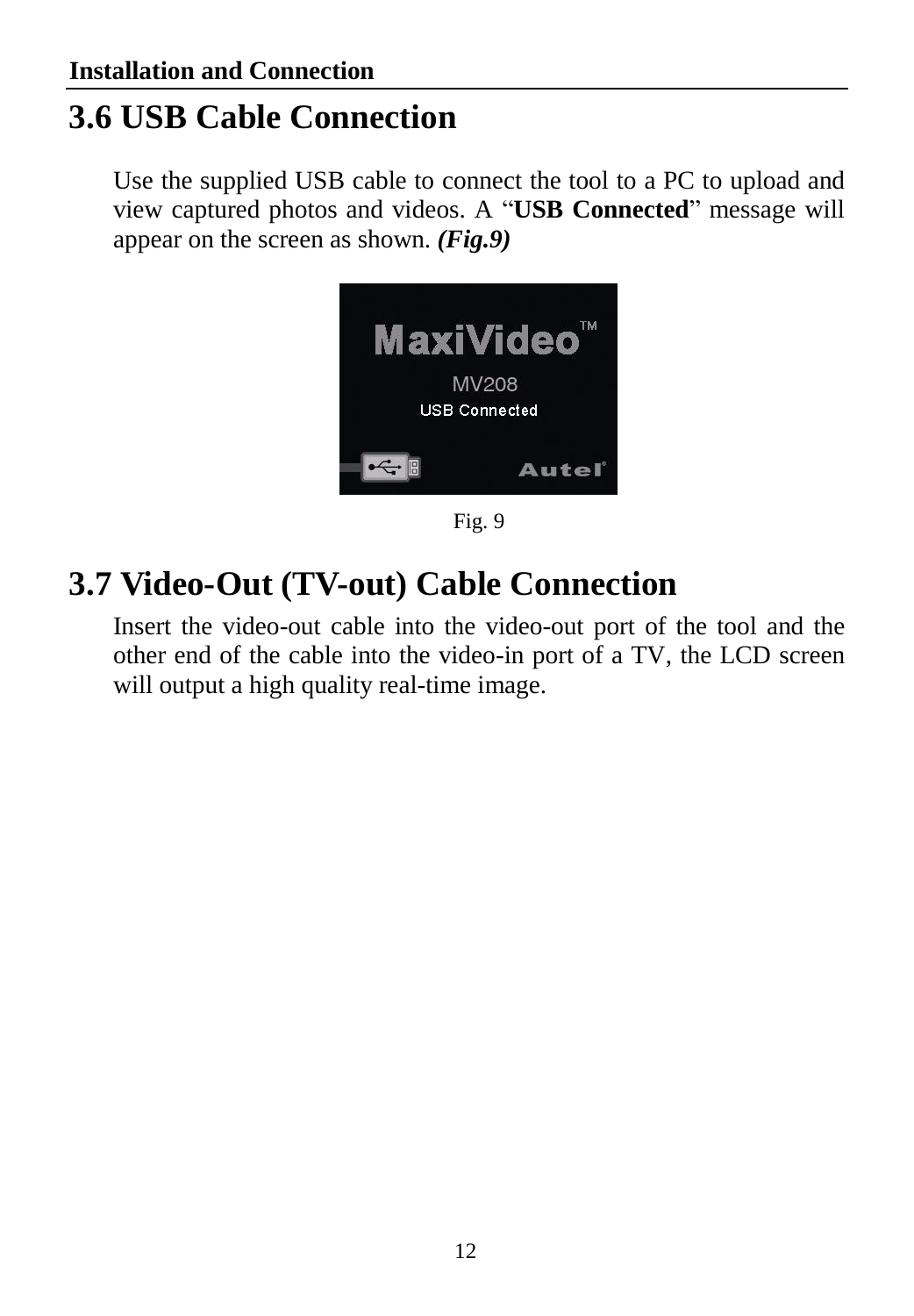## <span id="page-14-0"></span>**4. Operation Instructions**

*<sup>1</sup>IMPORTANT: Always wear safety eye protection to protect your eyes against dirt and other objects. Follow operation instructions to reduce the risk of injury from electric shock, entanglement and other causes.*

## **4.1 Basic Operation**

*NOTE: When in operation, the cable can be bent into a certain shape. This may help you operate the cable into confined areas.*

- 1) Hold the tool with LCD screen facing you and press **Power**  button to turn it on. Wait for two seconds, the first screen  $-$  a splash screen is booting up, and then appear a live screen where you can do most of your work.
- 2) Press **OK** button to capture photos in the camera mode; press **OK**  button to begin capturing videos in the video mode. Press **Camera/Video** button to switch between two modes as you desired.
- 3) Press **UP** and **DOWN** arrow buttons to zoom in or out while in the camera mode where you can see a zoom indicator bar as you adjust zoom.
- 4) Press **LEFT** and **RIGHT** arrow buttons to decrease or increase screen backlighting while in the camera mode where you can see a brightness indicator bar as you adjust LED light intensity.
- 5) Press **Play** button to view captured photos and videos.
- 6) Press **Trash Can/ Reverse** button to delete captured photos and videos as you needed when play back captured photos and videos.
- 7) Press **Trash Can/ Reverse** button to control the direction of the real-time image and video as you needed in the live screen.
- 8) Press **Setting/Back** button to enter **Setup** mode or return to the previous screen.
- 9) Use the supplied accessories to provide application flexibility.
- 10) Use the supplied USB cable to connect the tool to a PC to upload and view captured photos and videos.
- 11) Connect the supplied video-out (TV-out) cable to video-out port of the tool and the other end of the cable to the video-in port of a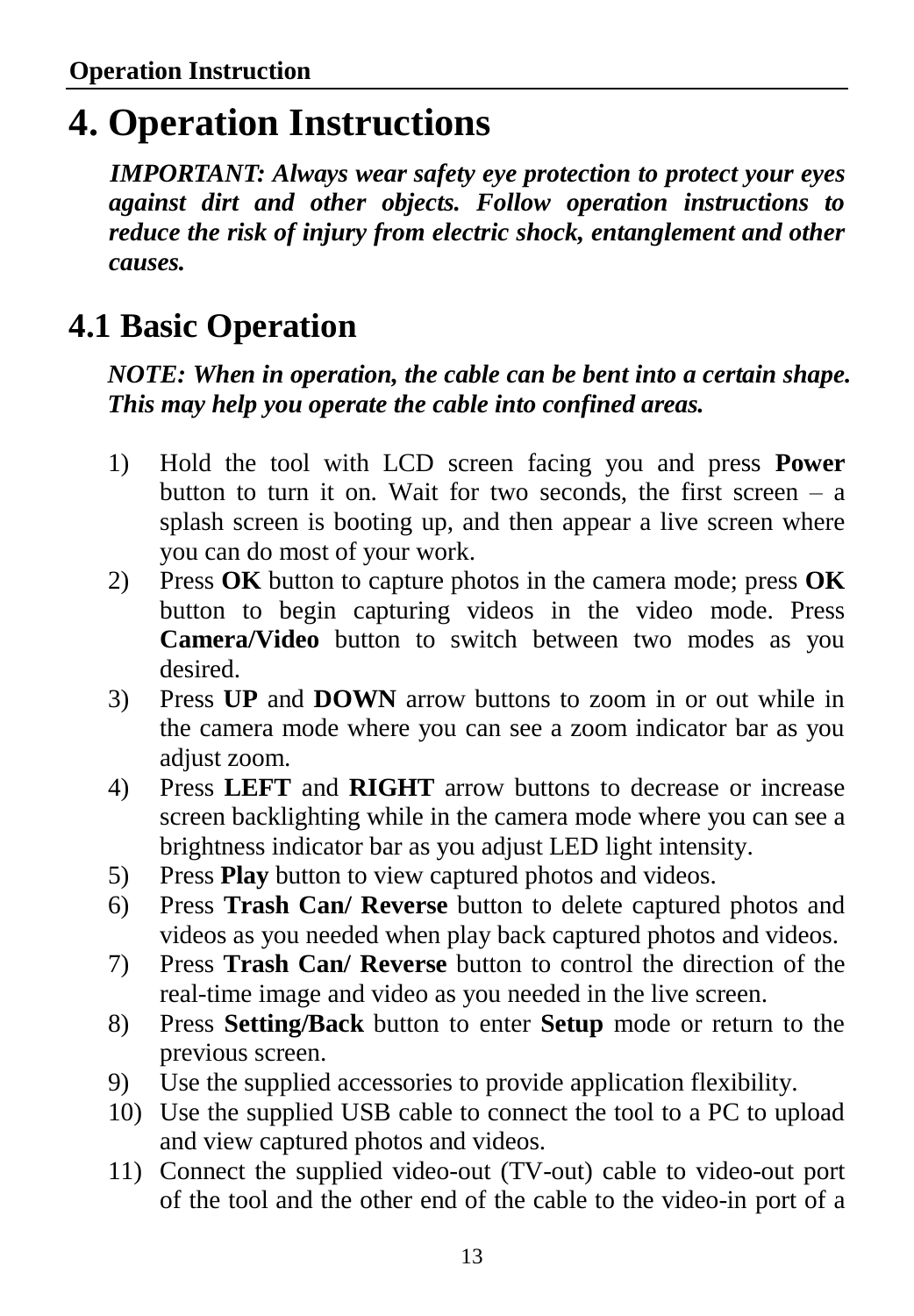TV to view a high quality real-time image.

#### <span id="page-15-0"></span>**4.2 Operation Precautions**

- Use the tool only as directed. Do not operate the tool unless the user's manual has been read thoroughly and proper training has been completed.
- The display unit is not waterproof. The imager head and cable are waterproof, but not acid-proof or fireproof. Avoid submersing the imager head and cable into corrosive, oily places and be sure to keep the imager head and cable away from high temperature objects.
- $\bullet$  Do not immerse the tool and display unit in water. Such measures reduce the risk of electric shock and damage.
- Do not use excessive force to insert or withdraw the imager head and cable. This may result in damage to the tool or inspection area.
- Do not use the imager head and cable to modify surroundings, clear pathways or clogged areas.
- Do not place the imager head and cable into anything or anywhere that may contain a live electric charge or moving parts, which increases the risk of electric shock or entanglement injuries.
- Do not use the tool for personal inspection or medical use in any way. This is not a medical tool.
- Do not eat or smoke while operating the tool. Use hot, soapy water to wash hands and other body parts exposed to drain contents after using the tool to inspect drains and other areas that may contain chemicals or bacteria, which will help prevent contamination with toxic or infectious material.
- When the inspection is completed, carefully withdraw the imager head and cable from inspection area.
- Store idle components out of the reach of children and other untrained persons.
- Maintain the tool with care. Properly maintained tools are less likely to cause injury.
- Do not drop the tool, if the tool is dropped accidently, check for the breakage and any other conditions that may affect its operation. Use only accessories that are recommended by the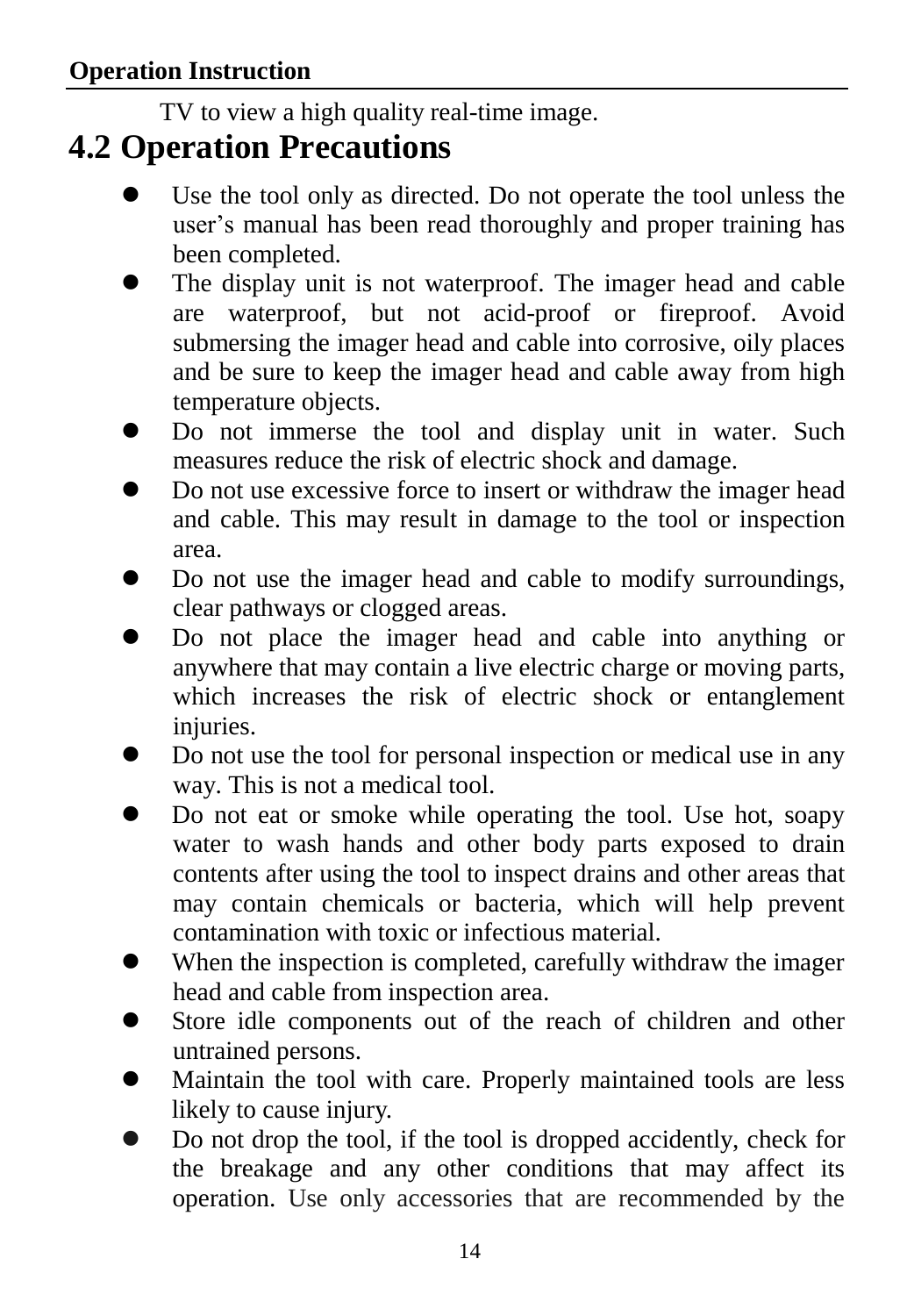manufacturer for the tool.

- Always use appropriate personal protective equipment while handling and using the tool. Appropriate personal protective equipment always includes safety glasses and gloves, and may include latex or rubber gloves, face shields, goggles, protective clothing, respirators and steel toed footwear.
- Protect against excessive heat. The tool should be kept away from heat sources such as radiators, stoves or others that produce heat. Do not use the tool near moving machinery or areas where the temperature will exceed 113 $\mathcal{F}(45\mathcal{C})$ .
- Store the tool, and all cables in a locked area out of the reach of children and people unfamiliar with tool.

## <span id="page-16-0"></span>**4.3 Tool Inspection**

#### *WARNING: Before using, inspect your tool and correct any problems to reduce the risk of serious injury from electric shock and other causes and prevent tool damage.*

- Make sure the power is OFF.
- Clean any oil, grease or dirt from the tool, especially on the buttons and ports. This helps prevent the tool from slipping from your hands.
- Inspect the imager head lens for condensation. To avoid damaging the tool, do not use the tool if condensation forms inside the imager head. Let the water evaporate before using again.
- Inspect the full length of the cable for cracks or damage. A damaged cable could allow water to enter the tool and increase the risk of electric shock.
- Make sure the connections between the display unit and imager head and cable are tight. All connections must be properly assembled for the cable to be waterproof.
- Check if the warning label is present, firmly attached and readable. Do not operate the tool without the caution label.
- Turn on the power and make sure the tool model through the splash screen and then display the live screen.
- If the tool does not work well after being turned on, please have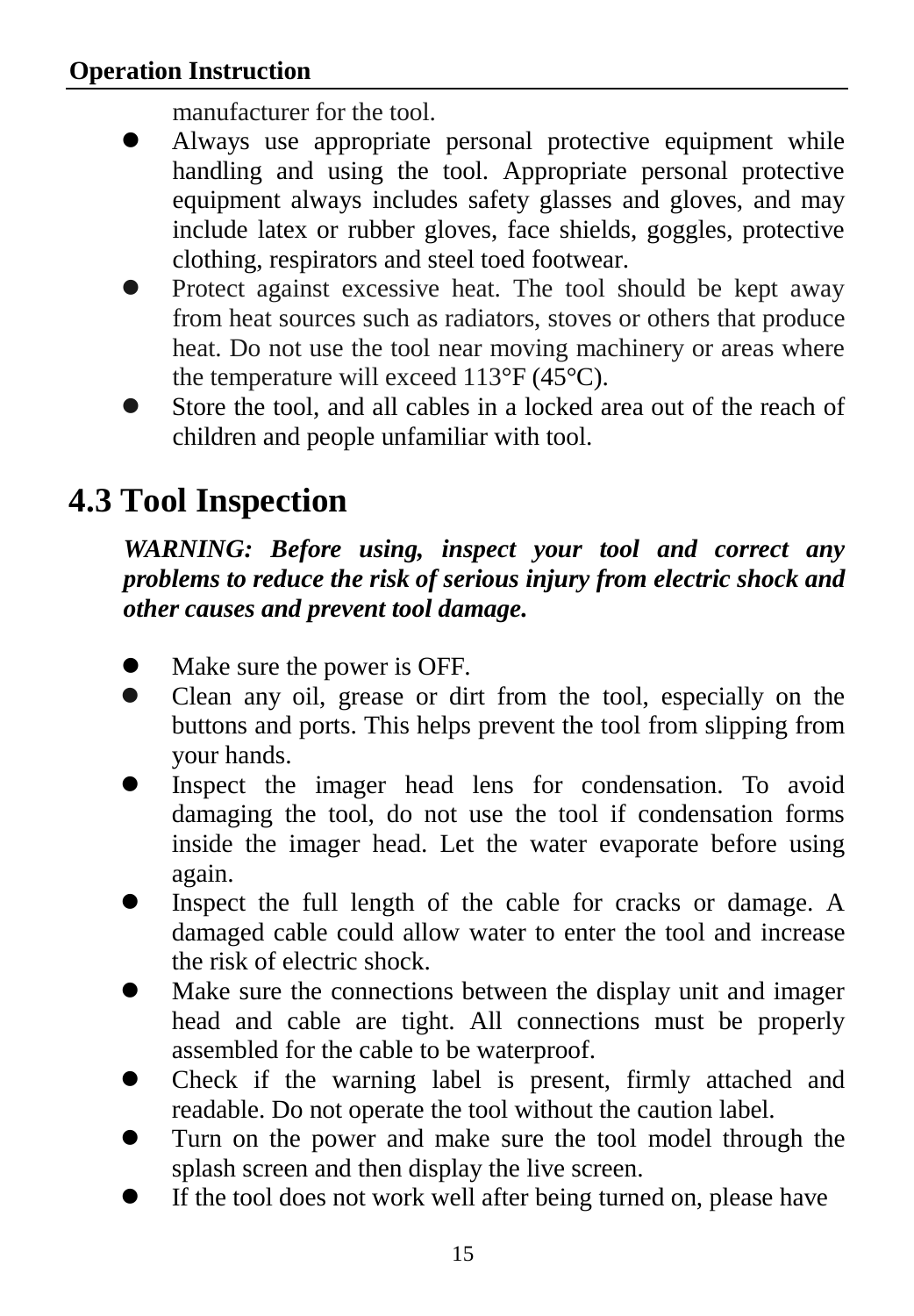the tool checked by a qualified technician. Any tool that cannot be controlled with the power button is dangerous and must be repaired.

#### *<sup>2</sup>NOTE: Please check following methods to avoid injury.*

- $\checkmark$  **FOR WALLS:** For inspecting the inside walls, be sure to shut off the circuit breaker to the whole house before using the tool.
- $\checkmark$  **FOR PIPES:** If you suspect a metal pipe could contain an electric charge, have a qualified electrician to check the pipe before using.
- $\checkmark$  **FOR AUTOMOBILES:** Be sure the automobile is not running during inspection. Metal and liquid under the hood may be hot. Don't get oil or gas on the imager head.

## <span id="page-17-0"></span>**4.4 Tool and Work Area Set-Up**

*CAUTION: Set up the tool and work area according to these procedures to reduce the risk of injury from electric shock, entanglement, and other causes and prevent tool damage.*

- 1) Check work area for:
	- $\checkmark$  Sufficient lighting.
	- $\checkmark$  Do not work in area until flammable sources have been identified and corrected. The tool is not explosion proof and can cause sparks.
	- $\checkmark$  Do not use the tool while standing in water.
- 2) Check the area and determine if MaxiVideo<sup>TM</sup> MV208 Digital Inspection Videoscope is the correct tool for the job.
	- $\checkmark$  Check the access points to the area.
	- $\checkmark$  Check if there is any electric power supplied to the area to be inspected.
	- $\checkmark$  Check if the any liquids will be occurred during the inspection. The Image head and cable were waterproof to a depth of 3m (10'), Greater depths may cause leakage into the imager head and cable and cause electric shock or damage the tool. The display unit is not waterproof and should not be exposed to wet conditions.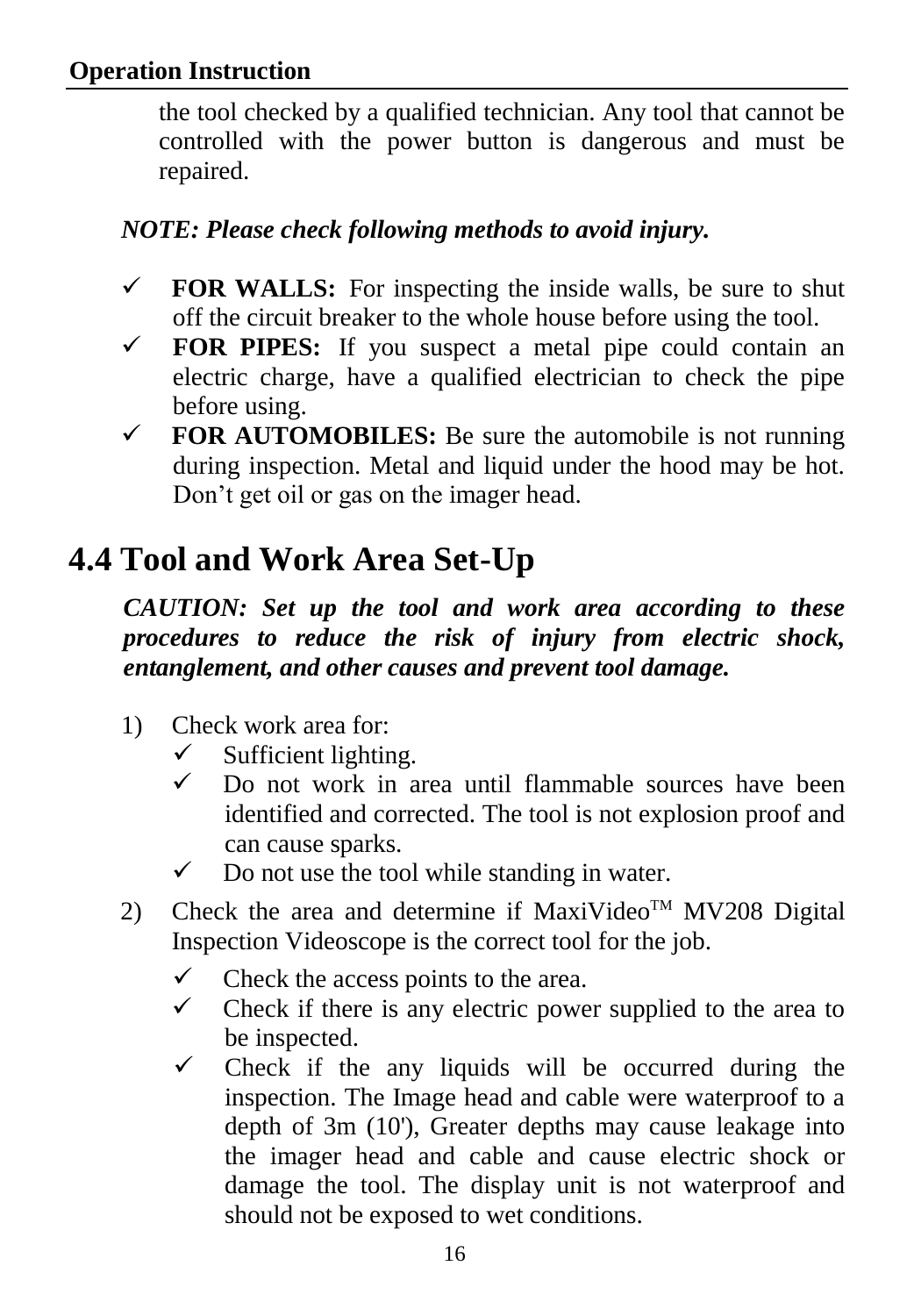- $\checkmark$  Check if any chemicals are present, especially in the case of drains. Chemicals may damage the tool.
- $\checkmark$  Check the temperature of the area. The working temperature of the tool is between 32 $\mathcal{F}$  (0 $\mathcal{C}$ ) and 113 $\mathcal{F}$  (45 $\mathcal{C}$ ).
- $\checkmark$  Check if any moving parts are present in the area.
- 3) Make sure the tool has been properly inspected.
- 4) Install the correct accessories for use in the appropriate application.

#### *CAUTION: Make sure the tool has been powered off before performing maintenance.*

- Tool maintenance must be performed only by qualified repair personnel. Maintenance performed by unqualified repair personnel could cause injury.
- When maintaining, use only identical replacement parts. Use of unauthorized parts or failure to follow maintenance instructions may create a risk of electric shock or injury.
- Do not attempt to take any pieces of the tool apart unless directed by the manual.
- Follow instructions to change accessories.
- Do not use acetone to clean the tool. Instead, use only alcohol to swab the connections. Avoid rubbing too hard on the LCD screen. After using, wipe the display unit clean gently with a dry cloth.
- Upon the completion of any maintenance of the tool, ask qualified repair personnel to perform safety checks to examine if the tool is in proper operating condition.
- Stop using the tool if it starts smoking or emitting noxious fumes.
- Always handle the tool with care. It is not shock-resistant.
- Do not disassemble the tool beyond what is shown in the manual. Doing so will void your warranty.

## **4.5 On Screen Navigation**

#### **1) Splash Screen**

When the tool is powered on, the first screen displayed is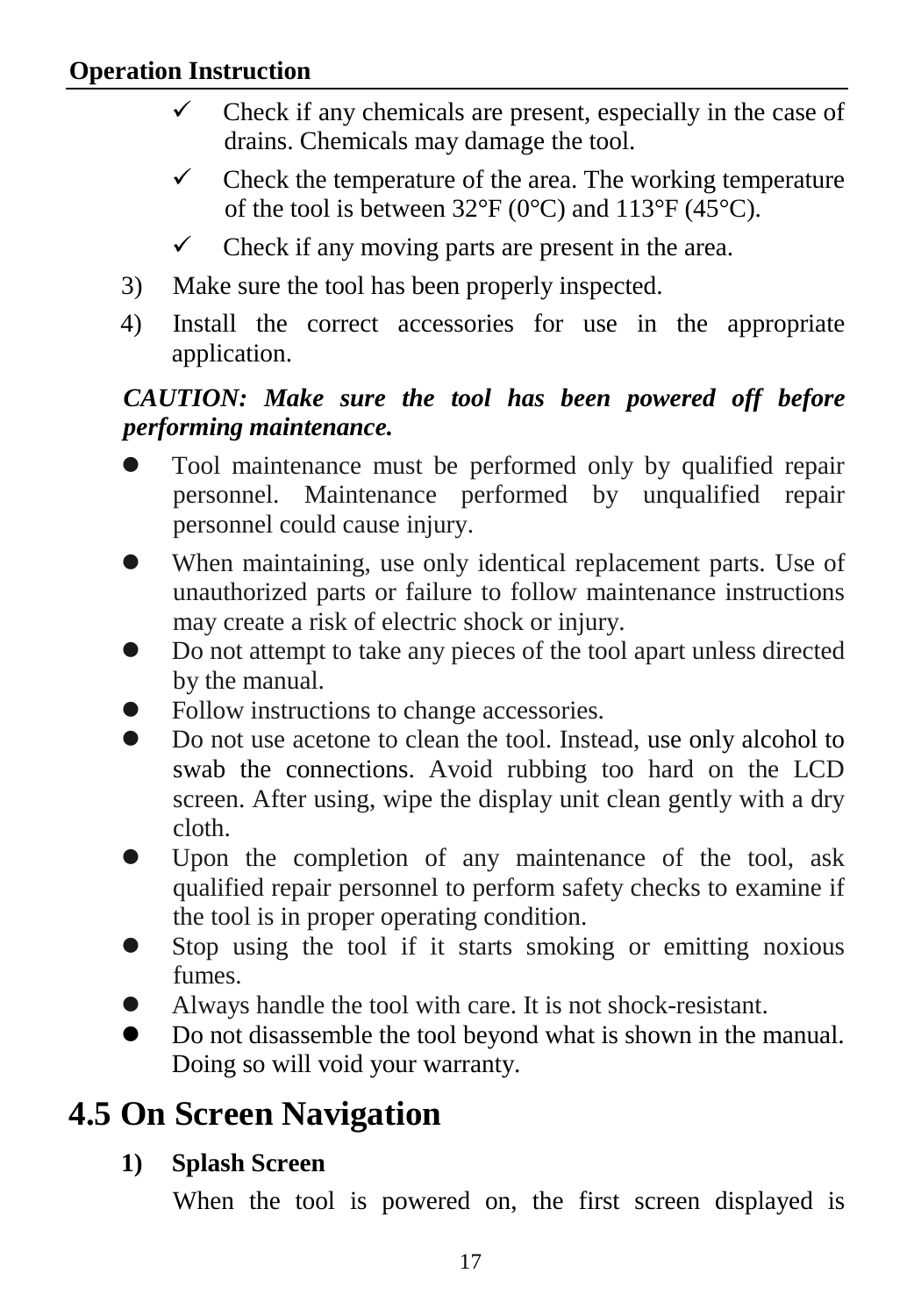referred to as the splash screen. (*Fig. 10*) This screen tells you the tool is booting up. Once the tool is fully powered up, the screen will automatically switch to the live screen.



Fig. 10

#### **2) Live Screen**

The live screen is where you will do most of your work. A live image of what the imager head sees is displayed on the screen. You can zoom, adjust screen backlighting, rotate images and videos, view and capture photos and videos from this screen.

#### **3) Switching from Still Image Capture to Video Capture**

By default the tool will turn to still image capture when powered on. Press Video/Camera button to switch between still image capture and video capture as you needed.

#### **4) Adjusting screen backlighting**

Pressing **RIGHT** and **LEFT** arrow buttons on the key pad (in the still camera mode) will increase or decrease the screen backlighting. A brightness indicator bar will be displayed on the screen as you adjust brightness. *(Fig. 11)*



Fig. 11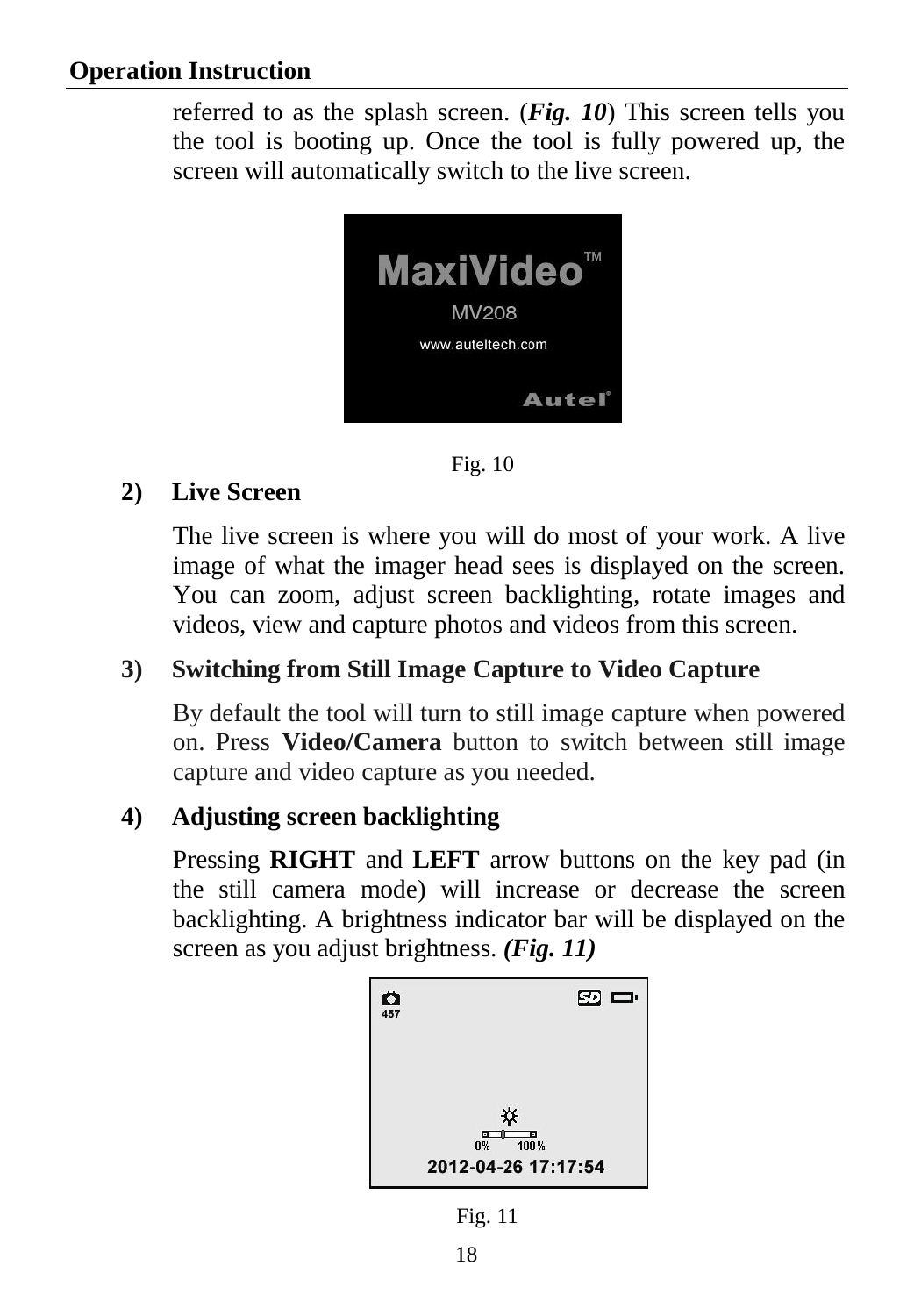#### **5) Zooming**

Simply press **UP** and **DOWN** arrow buttons while in the still camera mode to zoom in or out. A zoom indicator bar will be displayed on the screen as you adjust zoom. *(Fig. 12)*



Fig. 12

#### **6) Entering the Primary Settings Screen**

Pressing **Setting** button while in the live screen will take you to the primary settings screen. *(Fig. 13)* Pressing **Back** button at any point will take you back to the live screen.



Fig. 13

Color or Monochrome

In the Setup screen, select Color or Monochrome and press OK button, then the Color or Monochrome setting screen will appear. *(Fig. 14)*

*Color is the default mode.*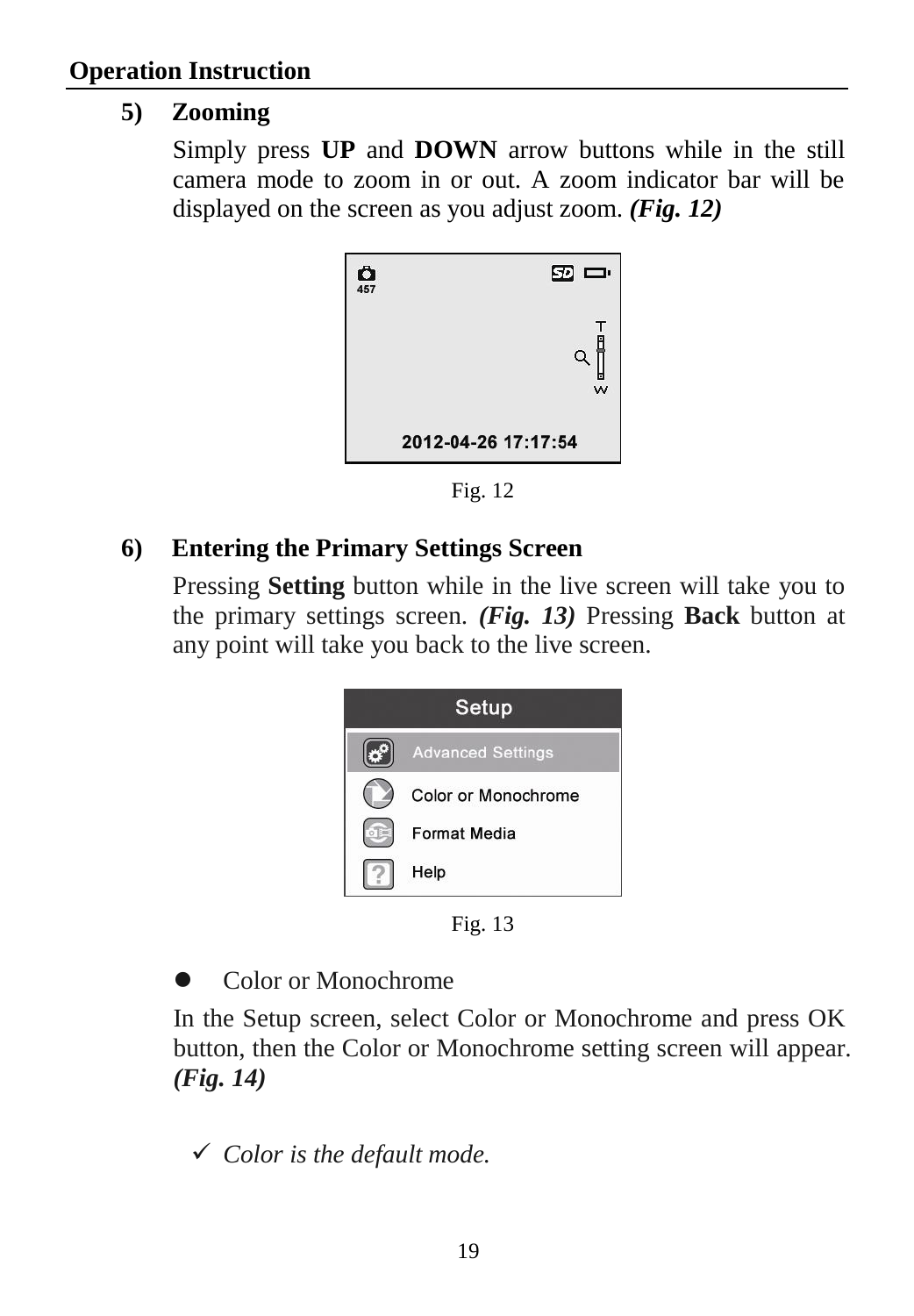

Fig.14

Use the **LEFT/RIGHT** button to move to the desired option, then press **OK** button to save configuration and exit, or press **Back** button to exit without saving changes.

Format Media

In the **Setup** screen, select **Format Media** and press **OK** button, then the Format Media setting screen will appear. *(Fig. 15)*



Fig.15

If you want to format the media (in most cases, it is the Micro SD card), use the **LEFT/RIGHT** button to select **Yes**, then press **OK** button to begin formatting. When formatting finished, it will take you back to the primary settings screen.

If you do not wish to format media, use the **LEFT/RIGHT** button to select **No**, then press **OK** button to return to previous menu, or press **Back** button to exit.

*NOTE: Before performing the formatting, make sure you have reviewed the recorded files thoroughly!*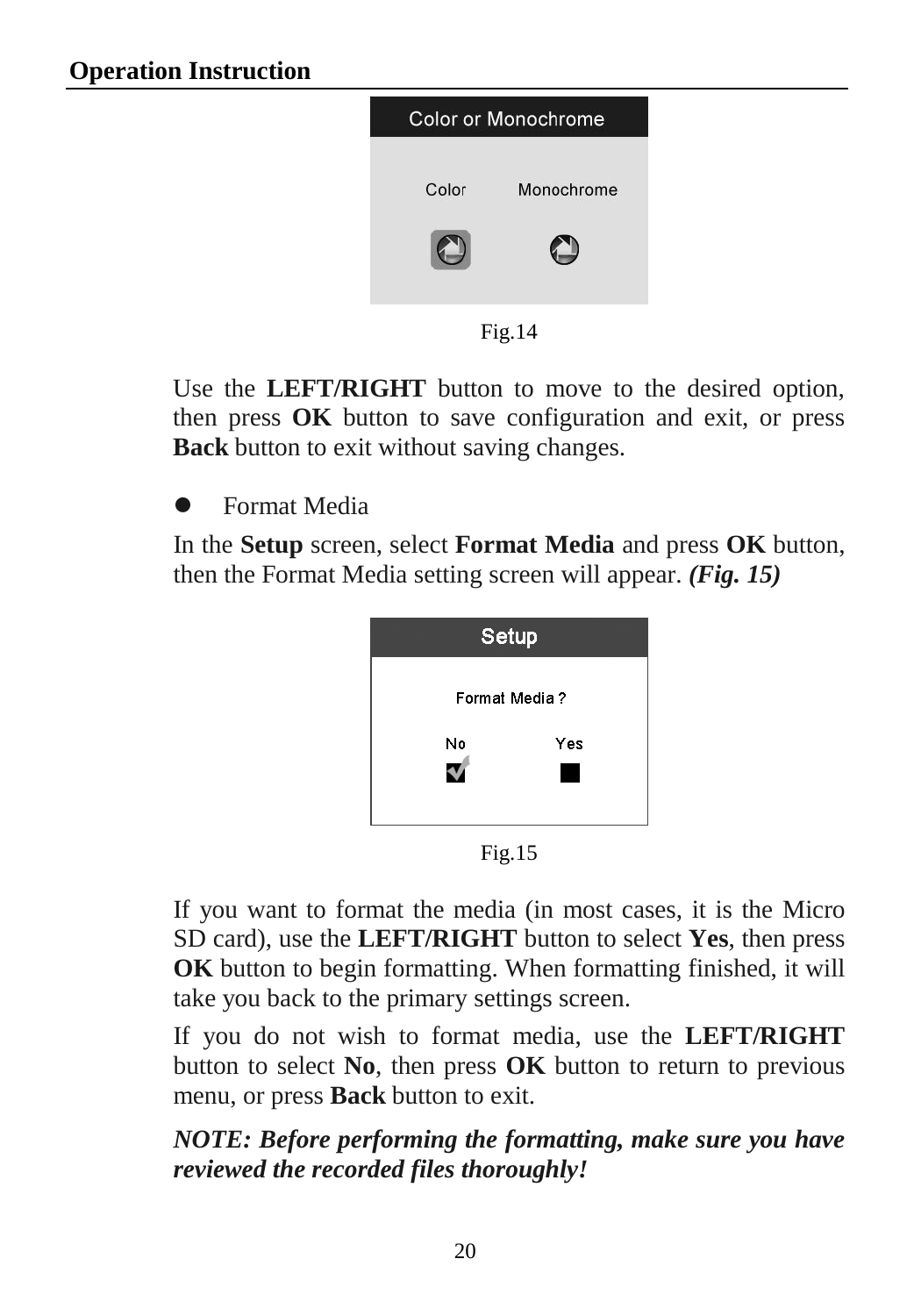#### Help

This function provides the firmware version information.

In the **Setup** screen, select **Help** and press **OK** button, then the firmware version screen will appear. *(Fig. 16)*

| Help                    |  |
|-------------------------|--|
| <b>MV208</b>            |  |
| <b>Firmware Version</b> |  |
| V1.0.8                  |  |
|                         |  |

Fig.16

#### **7) Entering the Secondary Settings Screen**

While in the Primary Settings Screen *(Fig. 13)*, select **Advanced Settings** from **Setup** and then press **OK** button, you will enter the secondary settings screen *(Fig. 17)* where you can set **Date and Time**, **Language** and **TV-out** as needed. Pressing **Back**  button at any point will bring you back to the primary settings screen and pressing it again will bring back to the live screen.



Fig.17

Date and Time

In the **Advanced Settings** screen, select **Date and Time** and press **OK** button, then the Date and Time setting screen will appear. *(Fig. 18)*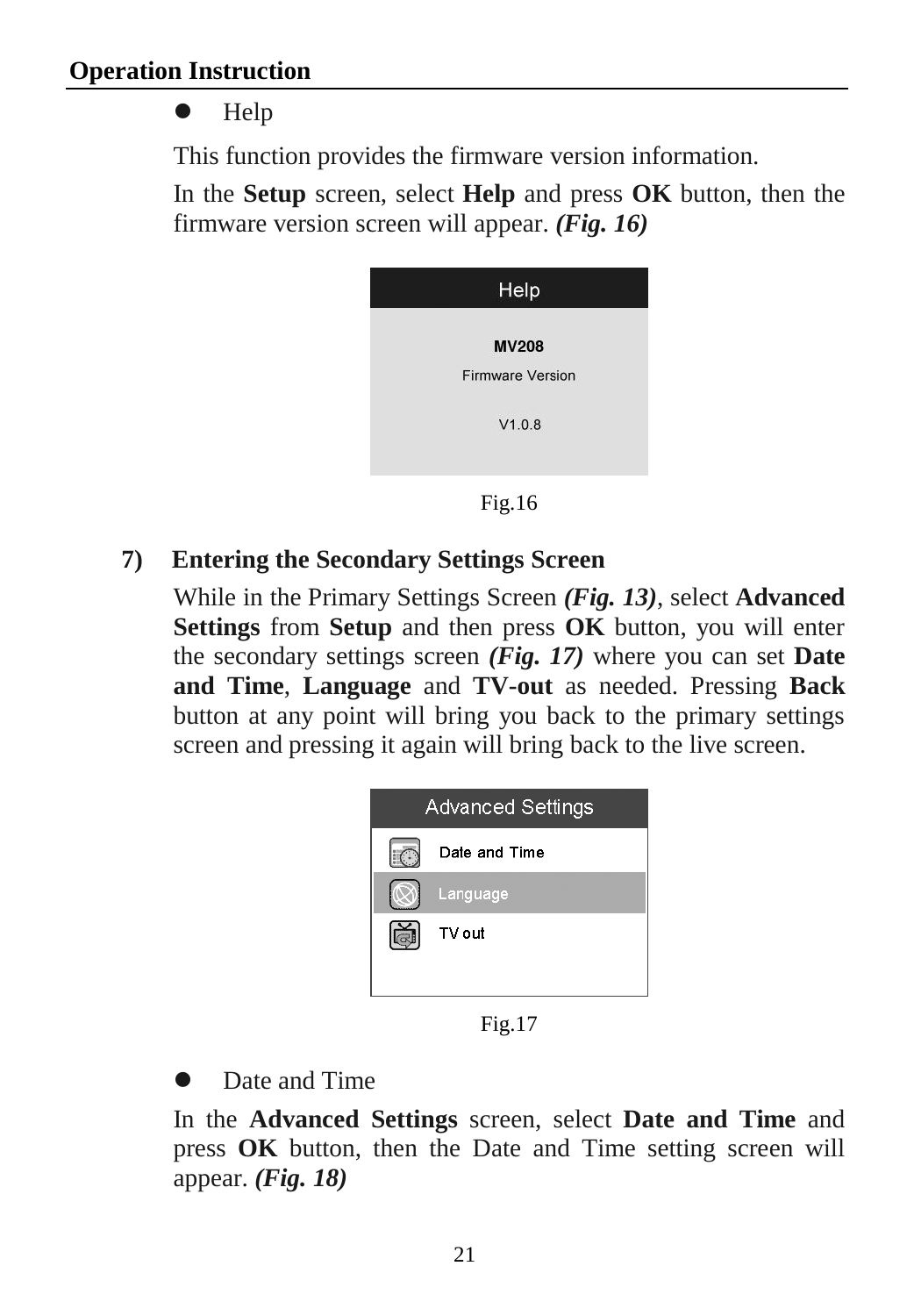

Fig.18

Use the **LEFT/RIGHT** button to move to the desired dialog box, then use the **UP/DOWN** button to increase or decrease the number. When finished, press **OK** button to save configuration and exit, or press **Back** button to exit without saving changes.

Language

In the **Advanced Settings** screen, select **Language** and press **OK** button, then the Language setting screen will appear. *(Fig. 19)*

*English is the default language.*

| Language   |  |  |
|------------|--|--|
| English    |  |  |
| Espaniol   |  |  |
| Francaise  |  |  |
| Deutsch    |  |  |
| Nederlands |  |  |
| 简体中文       |  |  |

Fig. 19

Use the **UP/DOWN** button to move to the desired language, then press **OK** button to save configuration and exit, or press **Back** button to exit without saving changes.

TV-out

In the **Advanced Settings** screen, select **TV out** and press **OK** button, then the TV output setting screen will appear. *(Fig. 20)*

*NTSC is the default standard.*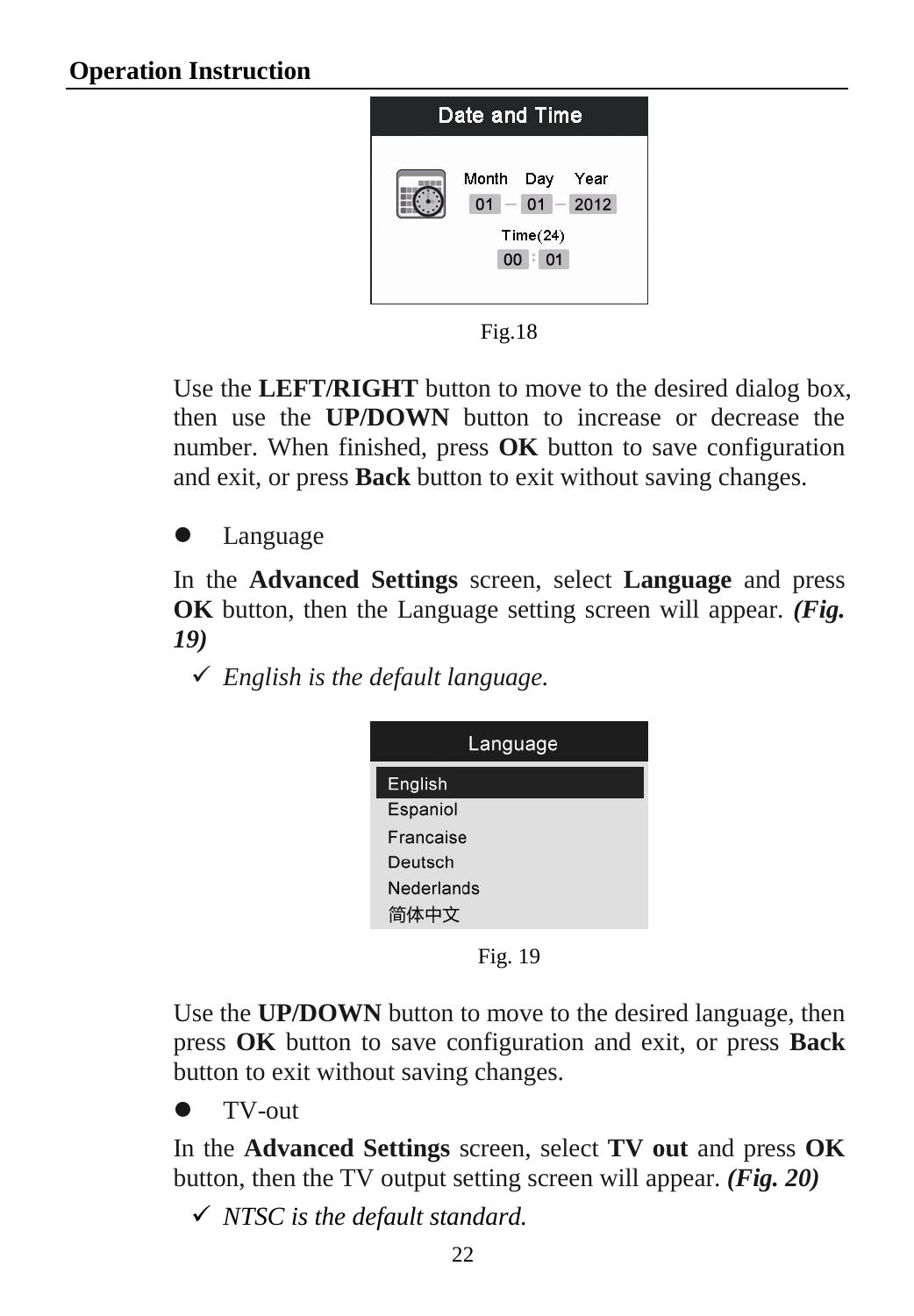| TV out      |
|-------------|
| <b>NTSC</b> |
| PAL         |
|             |
|             |

Fig. 20

Use the **UP/DOWN** button to select the desired setting, then press **OK** button to save configuration and exit, or press **Back** button to exit without saving changes.

#### **8) Capturing a Photo**

When in the live screen, make sure the camera icon is present at the top left portion of the screen. *(Fig. 21)* Press OK button to capture a photo and simultaneously the photo has been saved to internal memory or the Micro SD card if available.

| Õ<br>457 | <b>ED</b>           |
|----------|---------------------|
|          | 2012-04-26 17:17:54 |

Fig. 21

#### *NOTE: Figure at the top left under the camera icon indicates how many photos you can save in the space left.*

#### **9) Capturing a Video**

While in the live screen, make sure the video icon is present at the top left portion of the screen. Press **OK** button to start capturing video *(Fig. 22)*. You will notice that a red **REC** icon appears at the top right portion of the screen, just below battery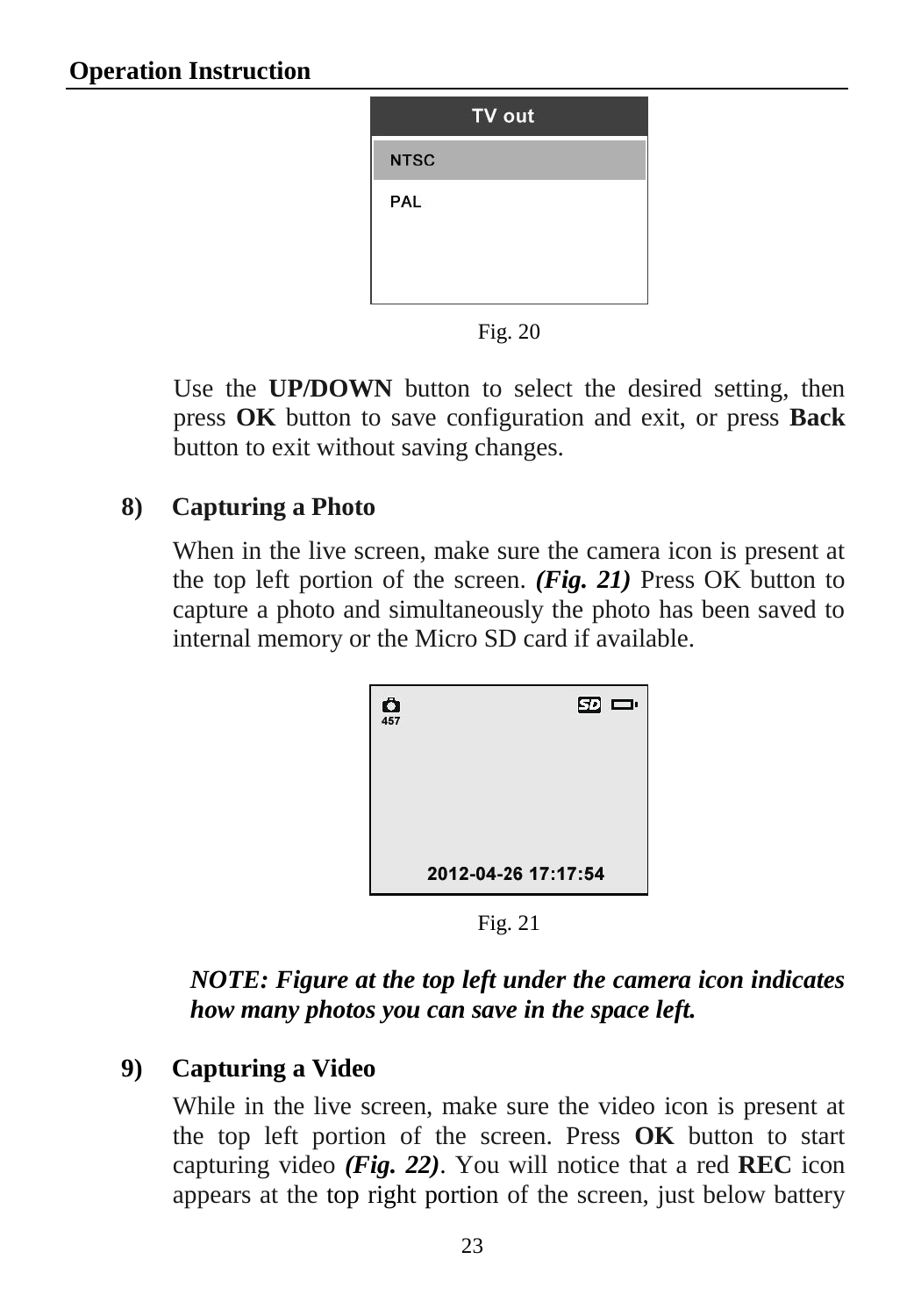capacity icon. This shows that video is capturing. The time at the top left portion, just below video icon, will begin counting. This indicates how long the video has been captured. Press **OK** button again to stop capturing a video.

| ᅽ<br>00:35:20       | œ œ<br><b>OREC</b> |
|---------------------|--------------------|
|                     |                    |
| 2012-04-26 17:17:54 |                    |

Fig. 22

It may take few seconds to save the captured video to internal memory. The tool could capture a video approximately 80s without a Micro SD card.

*NOTE: before capturing a video, figure at the top left under the video icon indicates how long a section of video you can save in the space left. (Fig.23)*

| , 22<br>00:05:20    | $\mathbf{E}$ |
|---------------------|--------------|
| 2012-04-26 17:17:54 |              |

Fig. 23

#### **10) Playing Back and Deleting Captured Photos and Videos**

Pressing **Play** button, the captured photo and video files will display on the screen. *(Fig. 24)* Photos and videos captured will be saved at separate files based on different format.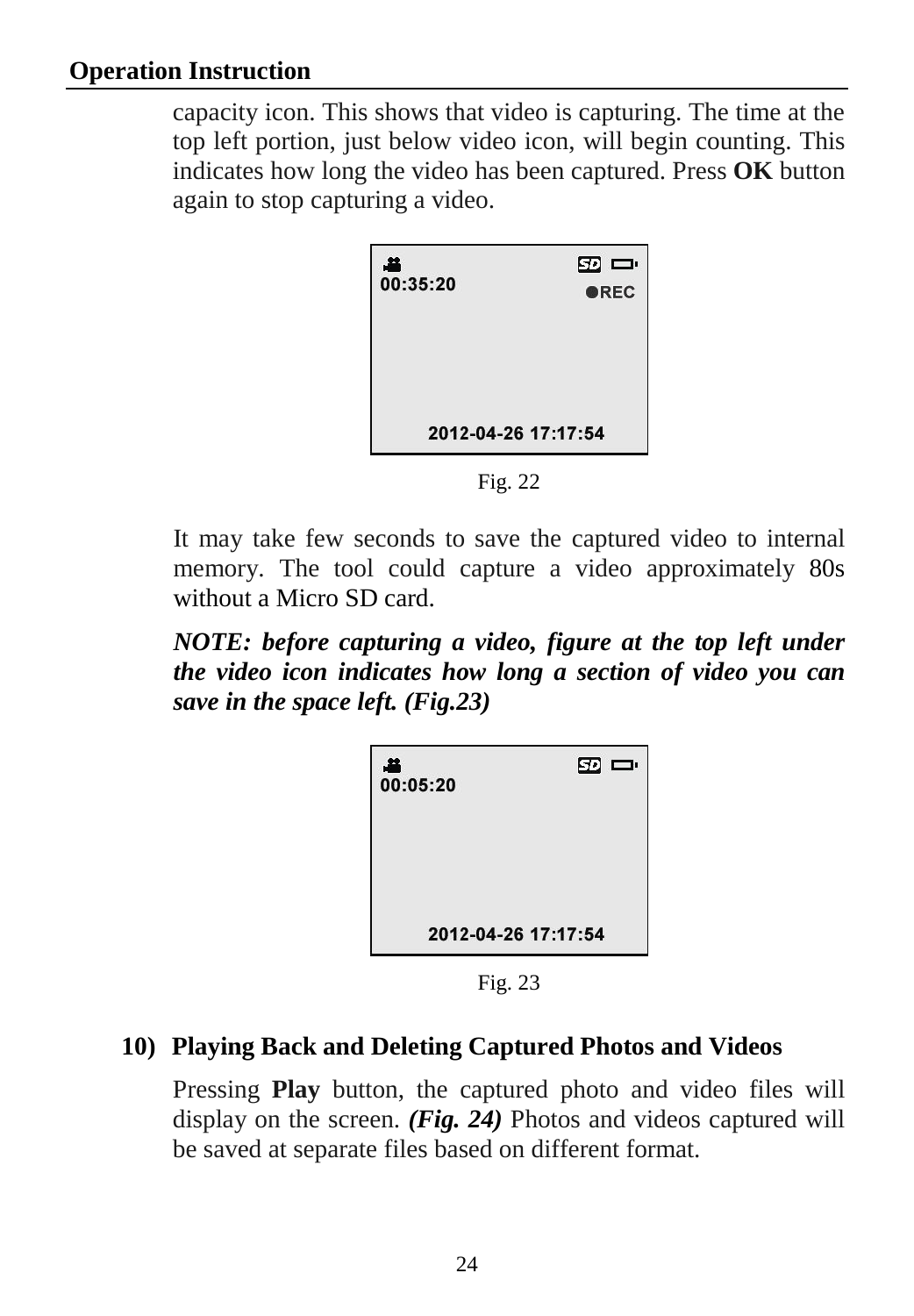

Fig. 24

While viewing these photos and videos, press **OK** button to select, and then the screen will display as below *(Fig.25)*. The digit on the top left portion of the screen shows sequence number of the playing file and total number of files in the folder.



Fig.25

 Use the **LEFT** button to play the previous file, the **RIGHT** button to the next file. Or, use the **UP** button to play the file on the previous line, the **DOWN** button to the file on the next line.

While selecting a video to play, press **OK** button to start, suspend or resume the process. Anytime pressing **BACK** button will stop playing and exit.

While reviewing a photo or video, press **Trash Can/Reverse** button to delete the recorded files, and the screen will display as below. *(Fig.26)*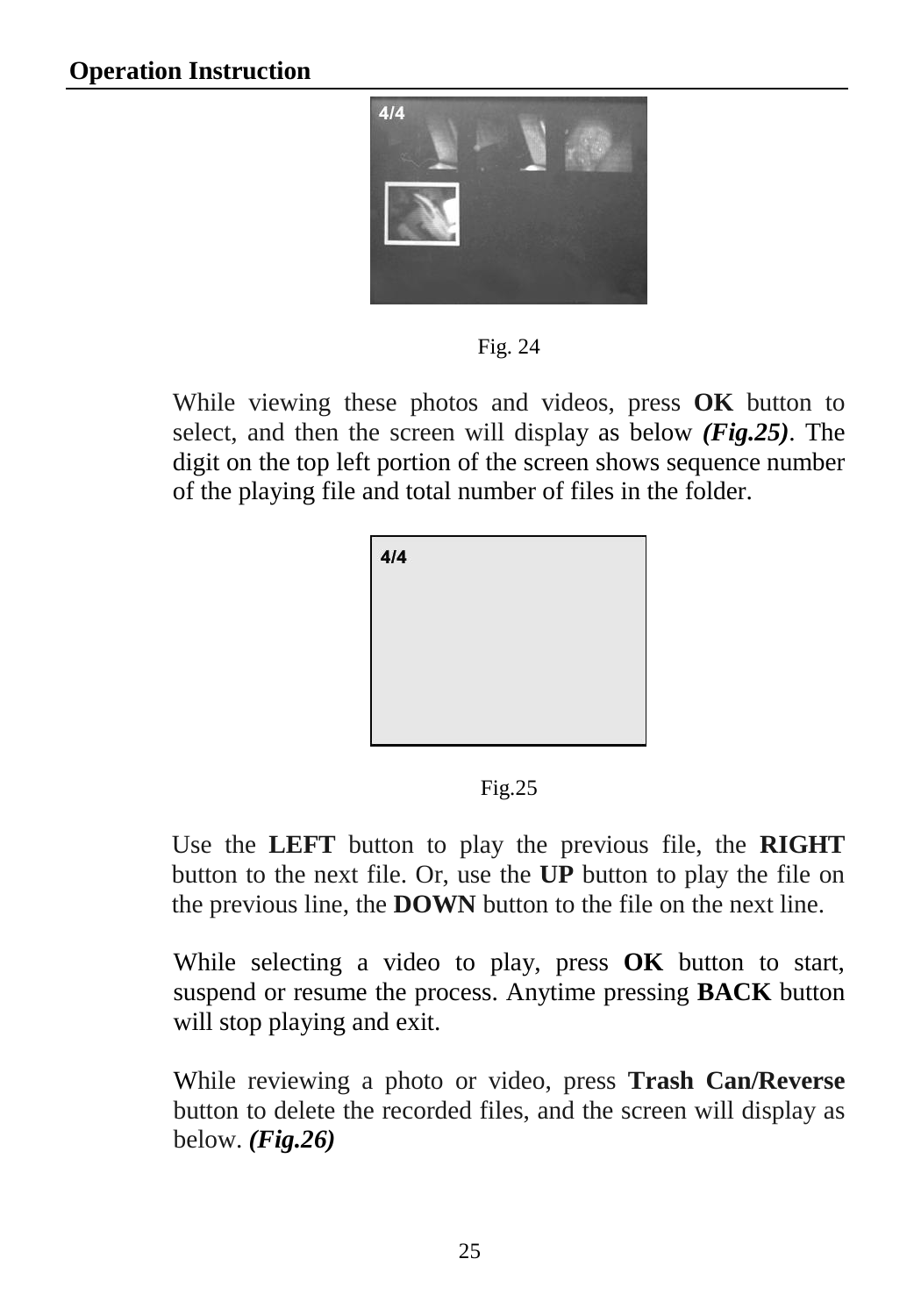

Fig. 26

Select **Yes** to confirm your selection and press **OK** button to delete the file, or select **No** to cancel the command and press **OK** button to exit.

*NOTE: Files or videos only can be deleted one by one!* 

 When you delete all the photos or videos, a "**No Files Available**" message appears on the screen. *(Fig. 27)*



Fig. 27

## <span id="page-27-0"></span>**4.6 Icons**

- 1) **Battery Capacity** Fully charged battery.
- 2)**Micro SD card** Indicates a Micro SD card has been inserted into the tool.
- 3) **Still Camera** Indicates the tool is operating in still camera mode.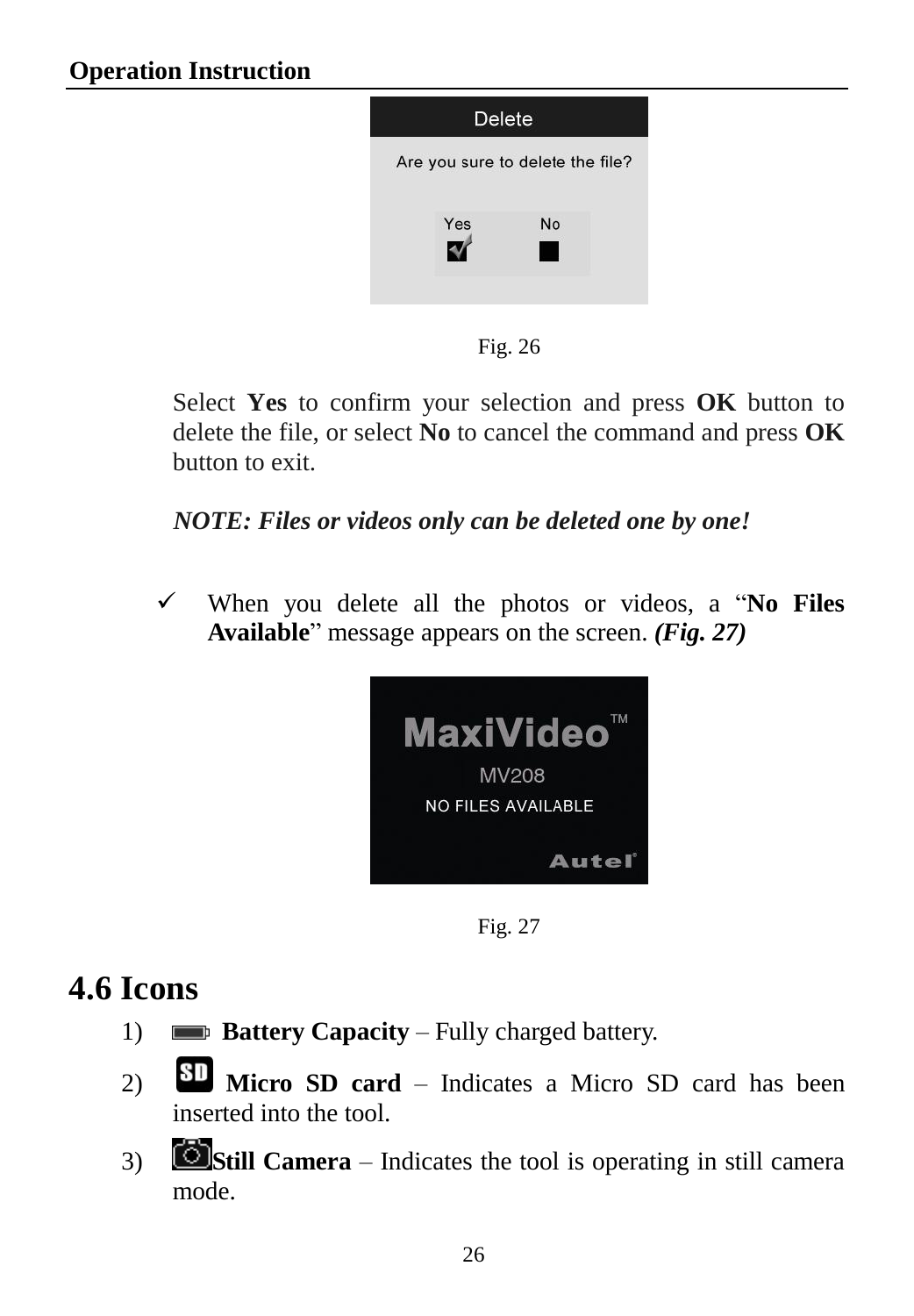4) **Video Camera** – Indicates the tool is operating in video camera mode.

## **4.7 Software Update**

*NOTE: The tool supports software update when there is new progress with software or system. We offer free update file for the tool.*

- 1) Format your Micro SD card to FAT file format on a computer.
- 2) Visit our website [www.auteltech.com](http://www.auteltech.com/) and download software update file to your Micro SD card.
- 3) Insert your Micro SD card into the Micro SD card slot. (See 3.5 Micro SD card Installation)
- 4) Press **Power** button to turn on the tool and then press **UP** button until the update screen pop up, select YES to upgrade the tool *(Fig. 28)*



Fig. 28

5) When the software updates successfully, restart the tool again to complete update.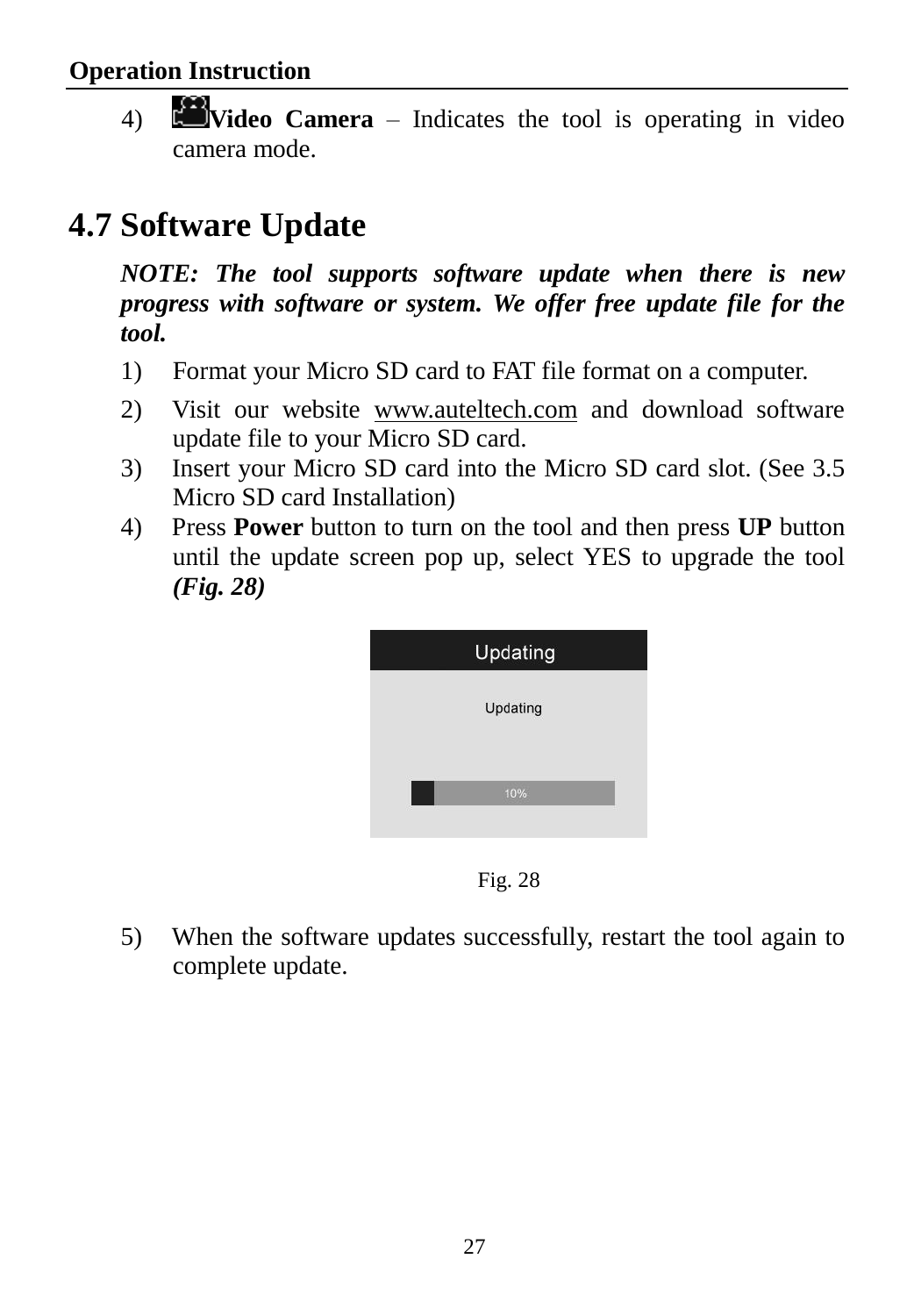## **5. Troubleshooting**

| <b>SYMPTOMS</b>                                                                                                                                       | <b>POSSIBLE</b><br><b>REASONS</b>       | <b>SOLUTIONS</b>                        |
|-------------------------------------------------------------------------------------------------------------------------------------------------------|-----------------------------------------|-----------------------------------------|
| Display is on, but does not                                                                                                                           | Cable<br>connection is<br>loose.        | Check and<br>reattach.                  |
| show image.                                                                                                                                           | Imager head is<br>covered by<br>debris. | Check if it is<br>covered by<br>debris. |
| LED on imager head are dim<br>max brightness, display<br>at<br>changes between monochrome,<br>color display turns itself OFF<br>after a short period. | Low battery.                            | Charge battery.                         |
| The tool will not turn on.                                                                                                                            | Dead battery.                           | Replace battery.                        |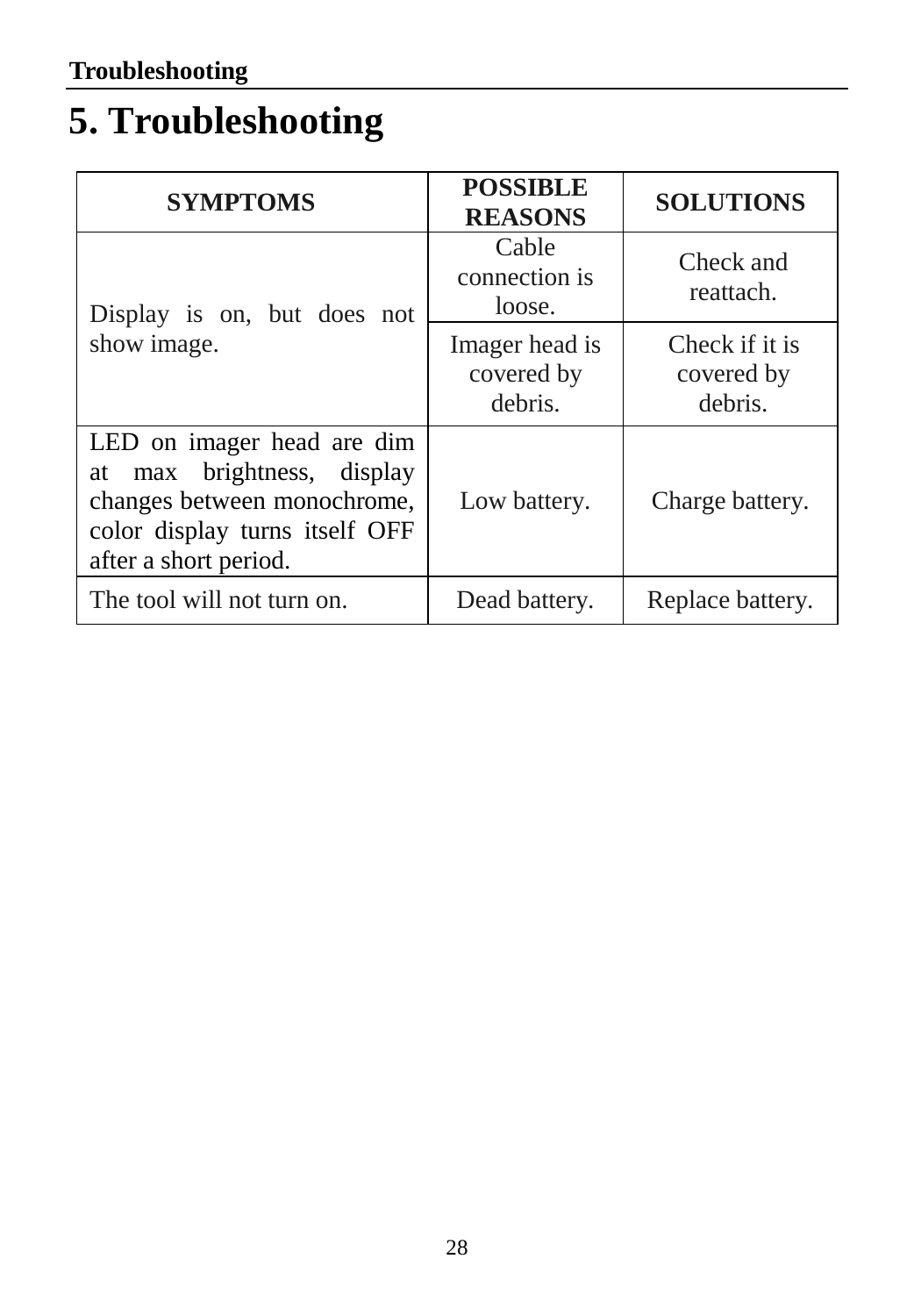## **6. Warranty Information**

### **6.1 Limited One Year Warranty**

Autel warrants to its customers that this product will be free from all defects in materials and workmanship for a period of one (1) year from the date of the original purchase, subject to the following terms and conditions:

- 1) The sole responsibility of Autel under the Warranty is limited to either the repair or, at the option of Autel, replacement of the tool at no charge with Proof of Purchase. The sales receipt may be used for this purpose.
- 2) This warranty does not apply to damages caused by improper use, accident, flood, lightning, or if the product was altered or repaired by anyone other than the Manufacturer's Service Center.
- 3) Autel shall not be liable for any incidental or consequential damages arising from the use, misuse, or mounting of the tool.
- 4) All information in this manual is based on the latest information available at the time of publication and no warranty can be made for its accuracy or completeness. Autel reserves the right to make changes at any time without notice.

## **6.2 Service Procedures**

If you have any questions, please contact your local store, distributor or visit our website at [www.auteltech.com.](http://www.auteltech.com/)

If it becomes necessary to return the tool for repair, contact your local distributor for more information.